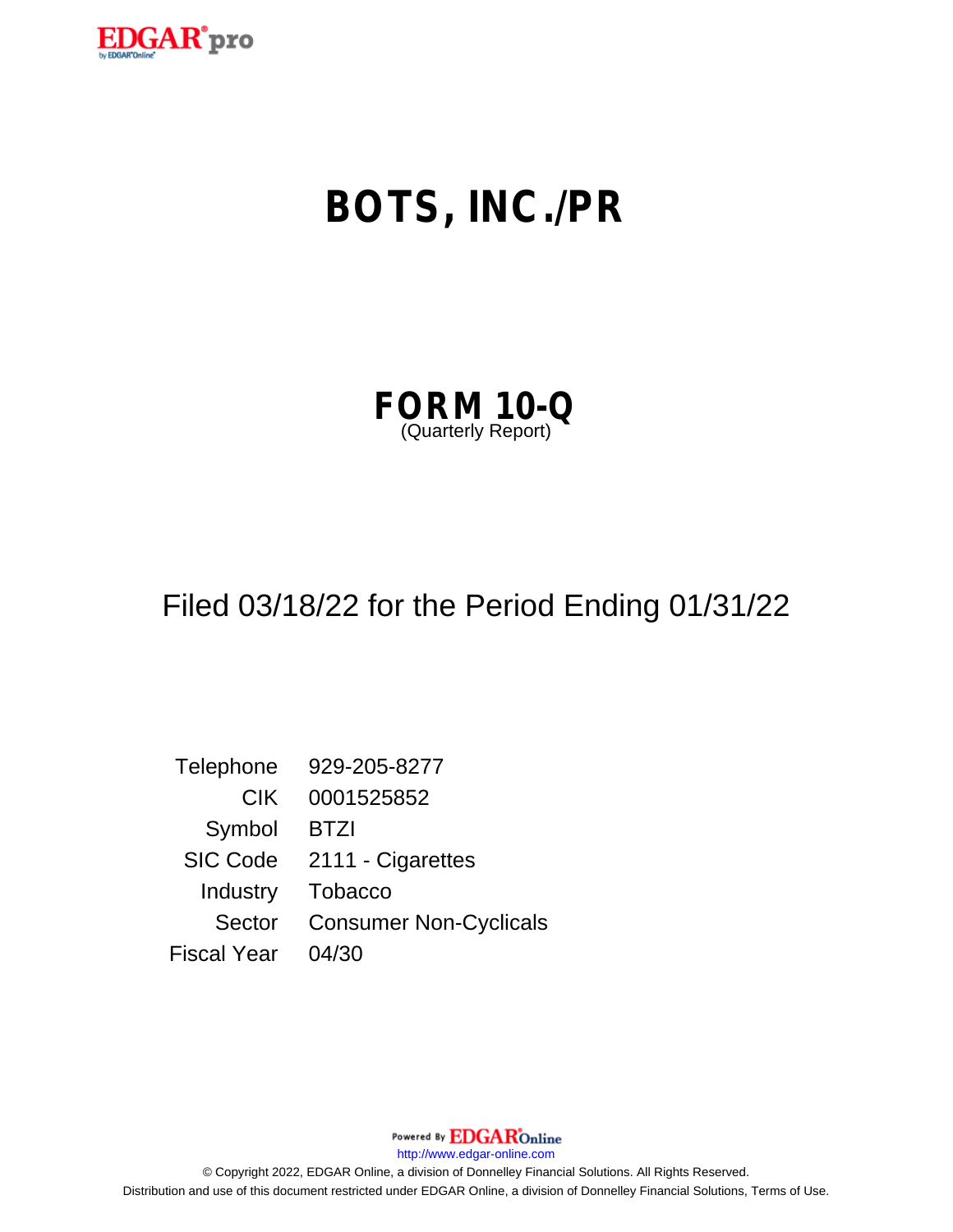## UNITED STATES<br>SECURITIES AND EXCHANGE COMMISSION<br>Washington, D.C. 20549

### Form 10-Q

### (Mark One)

### $\boxtimes$  QUARTERLY REPORT PURSUANT TO OTCMARKETS ALTERNATIVE REPORTING STANDARDS

### For the quarterly period ended January 31, 2022

TRANSITION REPORT PURSUANT TO SECTION 13 OR 15(d) OF THE SECURITIES EXCHANGE ACT OF 1934  $\Box$ For the transition period from

### Commission file number: 000-55986

to

BOTS, Inc.

(Exact name of registrant as specified in its charter)

**Puerto Rico** 

27-4439285

(I.R.S. Employer<br>Identification No.)

1064 Ave Ponce De Leon, Suite 200,<br>San Juan, PR

(Address of principal executive offices)

(State or other jurisdiction of<br>incorporation or organization)

00907 (Zin Code)

 $(939)$ 212-9068<br>Registrant's telephone number, including area code

### (Former name and address, if changed since last report)

Indicate by check mark whether the registrant (1) has filed all reports required to be filed by Section 13 or 15(d) of the Securities Exchange Act of 1934 during the preceding 12 months (or for such shorter period that the

Indicate by check mark whether the registrant has submitted electronically and posted on its corporate Web site, if any, every Interactive Data File required to be submitted and posted pursuant to Rule 405 of Regulation S

Indicate by check mark whether the registrant is a large accelerated filer, an accelerated filer, a non-accelerated filer, or a smaller reporting company. See the definitions of "large accelerated filer," "accelerated file

| Large accelerated filer | Accelerated filer                     |  |
|-------------------------|---------------------------------------|--|
| Non-accelerated filer   | Smaller alternative reporting company |  |

(Do not check if smaller reporting company)

Indicate by check mark whether the registrant is a shell company (as defined in Rule 12b-2 of the Exchange Act). Yes  $\square$  No  $\boxtimes$ 

As of January 31, 2022, the Company had 780,374,596 shares of common stock, \$0.0001 par value outstanding.

Transitional Small Business Disclosure Format Yes  $\Box$  No  $\boxtimes$ 

OTC Markets Group Inc.<br>OTC Pink Basic Disclosure Guidelines (v3.1 June 24, 2021)

Page 1 of 14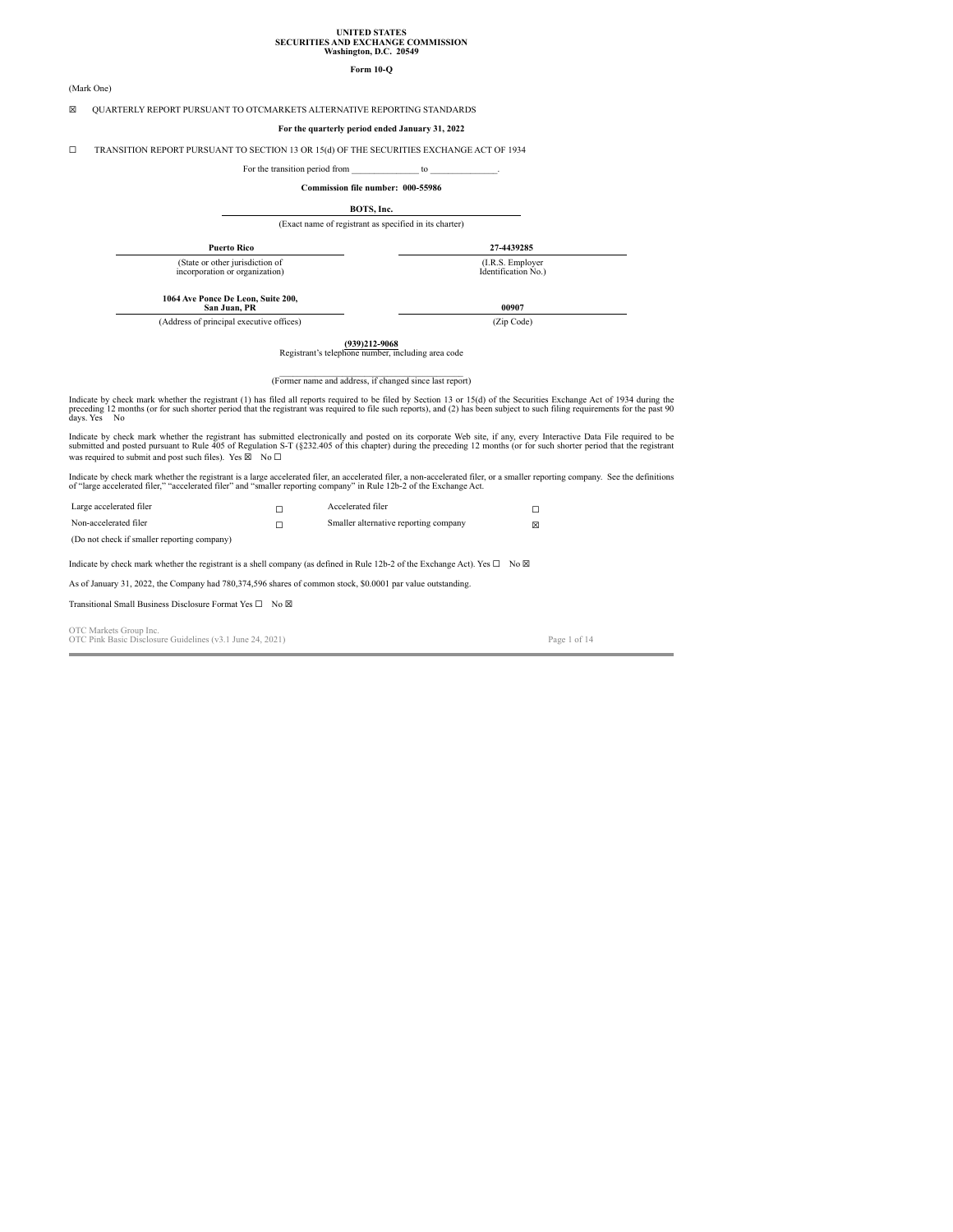### <span id="page-2-4"></span>**FORM 10-Q**

### Quarterly Report Pursuant to Alternative Reporting Standards

For the Period Ending: January 31, 2022 (the "Reporting Period")

### <span id="page-2-3"></span>**Alternative Reporting Standard: Pink® Basic Disclosure Guidelines**

Federal securities laws, such as Rules 10b-5 and 15c2-11 of the Securities Exchange Act of 1934 ("Exchange Act") as well as Rule 144 of the Securities Act of 1933 ("Securities Act"), and state Blue Sky laws, require issuers to provide *current information* to the public markets. With a view to facilitating compliance with these laws, OTC Markets Group has created these Pink Basic Disclosure Guidelines ("Guidelines"). <sup>[2](#page-2-0)</sup> These Guidelines set forth the disclosure obligations that make up the "Alternative Reporting Standard"

for Pink companies. These Guidelines have been designed to encompass the "Catch All" information required in Rule 15c2-11, $\frac{3}{2}$  $\frac{3}{2}$  $\frac{3}{2}$ however they have not been reviewed by the U.S. Securities and Exchange Commission or any state securities regulator. We use information provided by companies under these Guidelines to designate the appropriate tier in the Pink Market: Current Information or Limited Information.<sup>[4](#page-2-2)</sup>

<span id="page-2-5"></span>These Guidelines may be amended from time to time, in the sole and absolute discretion of OTC Markets Group, with or without notice. The information provided by companies under these Guidelines is subject to our Privacy Policy.

### **Pink Current Information Tier**

Companies that make the information described below publicly available on a timely basis (90 days after fiscal year end for Annual Reports; 45 days after each fiscal quarter end for Quarterly Reports) may qualify for the Current Information Tier.

Qualification Process:

1. Subscribe to the OTC Disclosure & News Service by submitting an OTCIQ Order Form (available on www.otciq.com).

2. Upload the following documents through OTCIQ:

- **Quarterly Reports** for Current Fiscal Year– must include Disclosure Statement and Financial Reports listed below **Annual Report** for Most Recently Completed Fiscal Year– must include Disclosure Statement and Financial Reports listed below · ·
- **Annual Report** for Prior Completed Fiscal Year must include Financial Reports listed below ·
	- *Disclosure Statements:* Disclosure information pursuant to these Guidelines for the applicable period. (see the fillable form staring on Page 4). o

<span id="page-2-0"></span> $2\overline{1}$  $2\overline{1}$  This is not legal advice, and OTC Markets Group makes no assurance that compliance with our disclosure requirements will satisfy any legal requirements.

<span id="page-2-1"></span><sup>[3](#page-2-4)</sup><br>Publication of information pursuant to these Guidelines does not guarantee or ensure that the Company will be designated as having "current information" or eligible for public quotations pursuant to Rule 15c2-11 or any other applicable regulation.

<span id="page-2-2"></span> $<sup>4</sup>$  $<sup>4</sup>$  $<sup>4</sup>$  OTC Markets Group may require companies with securities designated as Caveat Emptor to make additional disclosures in order to qualify for the Pink Current</sup> Information tie

OTC Markets Group Inc.<br>OTC Pink Basic Disclosure Guidelines (v3.1 June 24, 2021) Page 2 of 14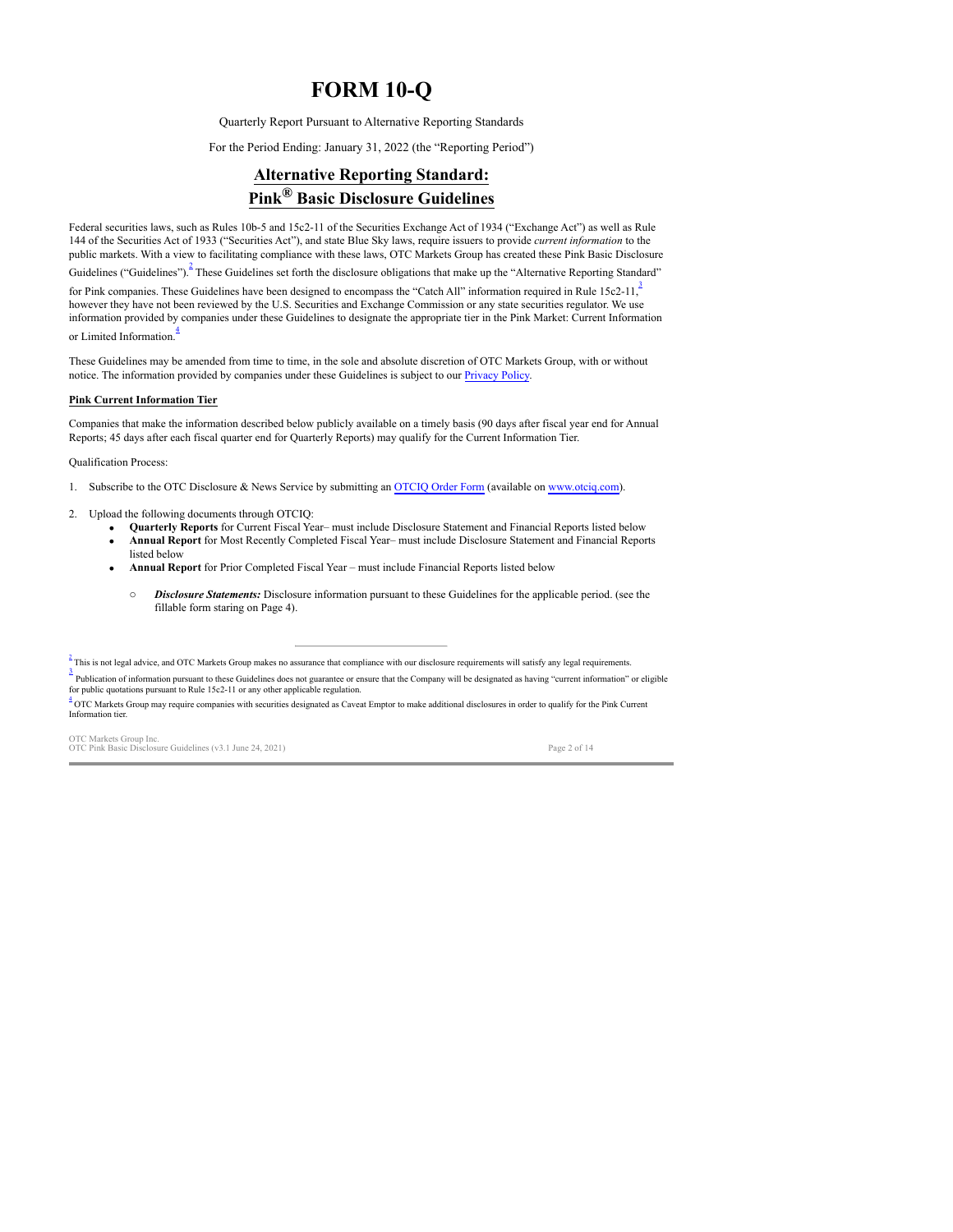- *Financial Statements:* Financial reports must be prepared according to U.S. GAAP or International Financial Reporting Standards (IFRS) but are not required to be audited. Required financial statements include: o
	- Balance Sheet o o

o

- Statement of Income
- Statement of Cash Flows o
- Statement of Retained Earnings (Statement of Changes in Stockholders' Equity) o o
	- Notes to Financial Statements
	- Audit Letter, if audited
- If financial statements are not audited by a PCAOB registered firm, provide the following: 3.
- *Attorney Letter Agreement:* Submit a signed Attorney Letter Agreement according to the instructions on www.otcmarkets.com. ·
	- *Attorney Letter:* After following the appropriate procedures with a qualified attorney, upload an "Attorney Letter With Respect to Current Information" in accordance with the Attorney Letter Guidelines through OTCIQ. Attorney Letters must reference all required reports as set forth in Section 2 above. ·
- 4. Verified Profile: Verify the Company Profile through OTCIQ. Profile information includes, but is not limited to, a complete list of officers, directors and service providers, outstanding shares, a business description and contact information.
- 5. Allow OTC Markets Group to process the posted documents (typically three to five business days) and provide any comments.
- Companies will be only be evaluated for Current Information once all required documentation has been submitted. A new Attorney Letter is required upon amendment of any referenced report. 6.
- 7. To qualify for Current Information on an ongoing basis, companies must:
	- Upload reports through OTCIQ on the following schedule:
		- Quarterly Report within **45** days of the quarter end **o**
		- Annual Report within **90 days** of the fiscal year end **o**
		- Attorney Letter within **120 days** of the fiscal year end. o
	- Maintain a Verified Profile. At least once every six months, review and verify the Company's profile information through OTCIQ. ·

### **Pink Limited Information Tier**

·

.

Companies that make the information described below publicly available through OTCIQ may qualify for the Limited Information Tier.

- Annual Financial Statements: Companies must upload the below financial statements for a completed Fiscal Year within the past 16 months. Financial reports must be prepared according to U.S. GAAP or International Financial Reporting Standards (IFRS) but are not required to be audited. *8.*
	- Balance Sheet ·
	- Statement of Income ·
	- Statement of Cash Flows ·
	- Statement of Retained Earnings (Statement of Changes in Stockholders' Equity) ·
	- Notes to Financial Statements ·
	- Audit Letter, if audited ·
- Verified Profile: The Company must verify the Company Profile through OTCIQ, including, but not limited to, a complete list of officers, directors and service providers; outstanding shares; a business description and contact information. 9.

OTC Markets Group Inc.<br>OTC Pink Basic Disclosure Guidelines (v3.1 June 24, 2021) Page 3 of 14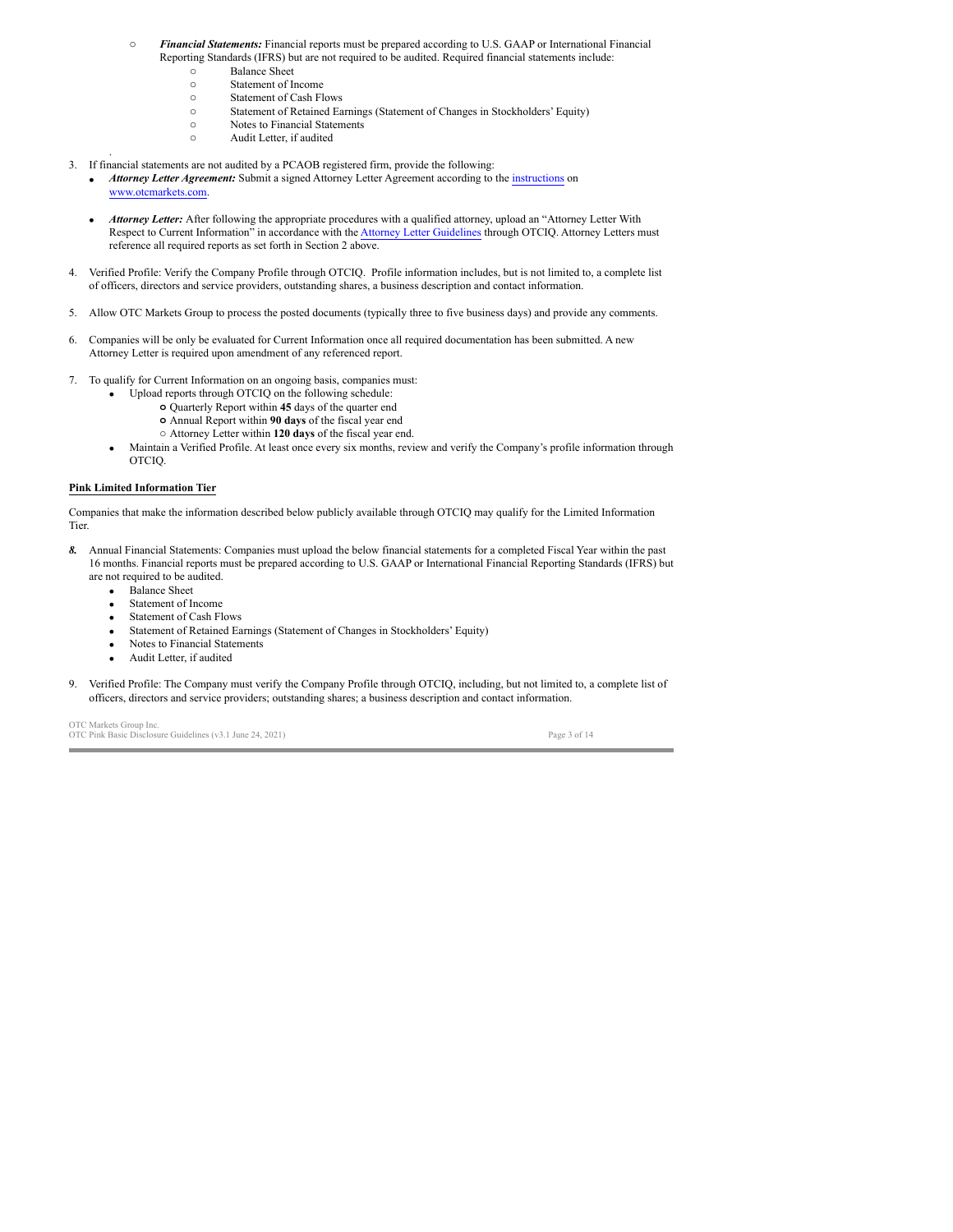### 10. To Qualify for Limited Information on an ongoing basis, companies must:

- Upload reports through OTCIQ on the following schedule:
	- **Annual Report** (including the required financial statements outlined in Item 8) within 120 days of the fiscal o year end
- Maintain a Verified Profile. At least once every six months, review and verify their the Company's profile information through OTCIQ. ·

### **Current Reporting of Material Corporate Events**

Companies are expected to release quickly to the public any news or information regarding corporate events that may be material to the issuer and its securities (including adverse information). Persons with knowledge of such events would be considered to be in possession of material nonpublic information and may not buy or sell the issuer's securities until or unless such information is made public. If not included in the issuer's previous public disclosure documents or if any of the following events occur after the publication of such disclosure documents, the issuer shall publicly disclose such events by disseminating a news release within 4 business days

following their occurrence and posting such news release through an Integrated Newswire or OTCIQ.<sup>[5](#page-4-0)</sup>

Material corporate events include:

- <span id="page-4-1"></span>• Entry into or termination of a material definitive agreement
- Completion of an acquisition or disposition of assets, including but not limited to merger transactions
- Creation of a direct financial obligation or an obligation under an off-balance sheet arrangement of an issuer ·
- Triggering events that accelerate or increase a direct financial obligation or an obligation under an off-balance sheet arrangement ·
- Costs associated with exit or disposal activities ·
- Material impairments ·
- Sales of equity securities ·
- Material modification to rights of security holders ·
- Changes in issuer's certifying accountant ·
- Non-reliance on previously issued financial statements or a related audit report or completed interim review ·
- Changes in control of issuer ·
- Departure of directors or principal officers; election of directors; appointment of principal officers ·
- Amendments to articles of incorporation or bylaws; change in fiscal year ·
- Amendments to the issuer's code of ethics, or waiver of a provision of the code of ethics
- Any changes to litigation the issuer may be involved in, or any new litigation surrounding the issuer ·
- Officer, director, or insider transactions in the issuer's securities ·
- Disclosure regarding stock promotion campaigns deemed material by the issuer ·
- Changes to the company's shell status ·
- Other events the issuer considers to be of importance ·

<span id="page-4-0"></span><sup>[5](#page-4-1)</sup> "Integrated Newswire" shall mean a newswire service that is integrated with the OTC Disclosure & News Service and is included on OTC Markets Group's list of<br>Integrated Newswires, as published on https://www.otcmarkets.

| OTC Markets Group Inc.                                    |              |
|-----------------------------------------------------------|--------------|
| OTC Pink Basic Disclosure Guidelines (v3.1 June 24, 2021) | Page 4 of 14 |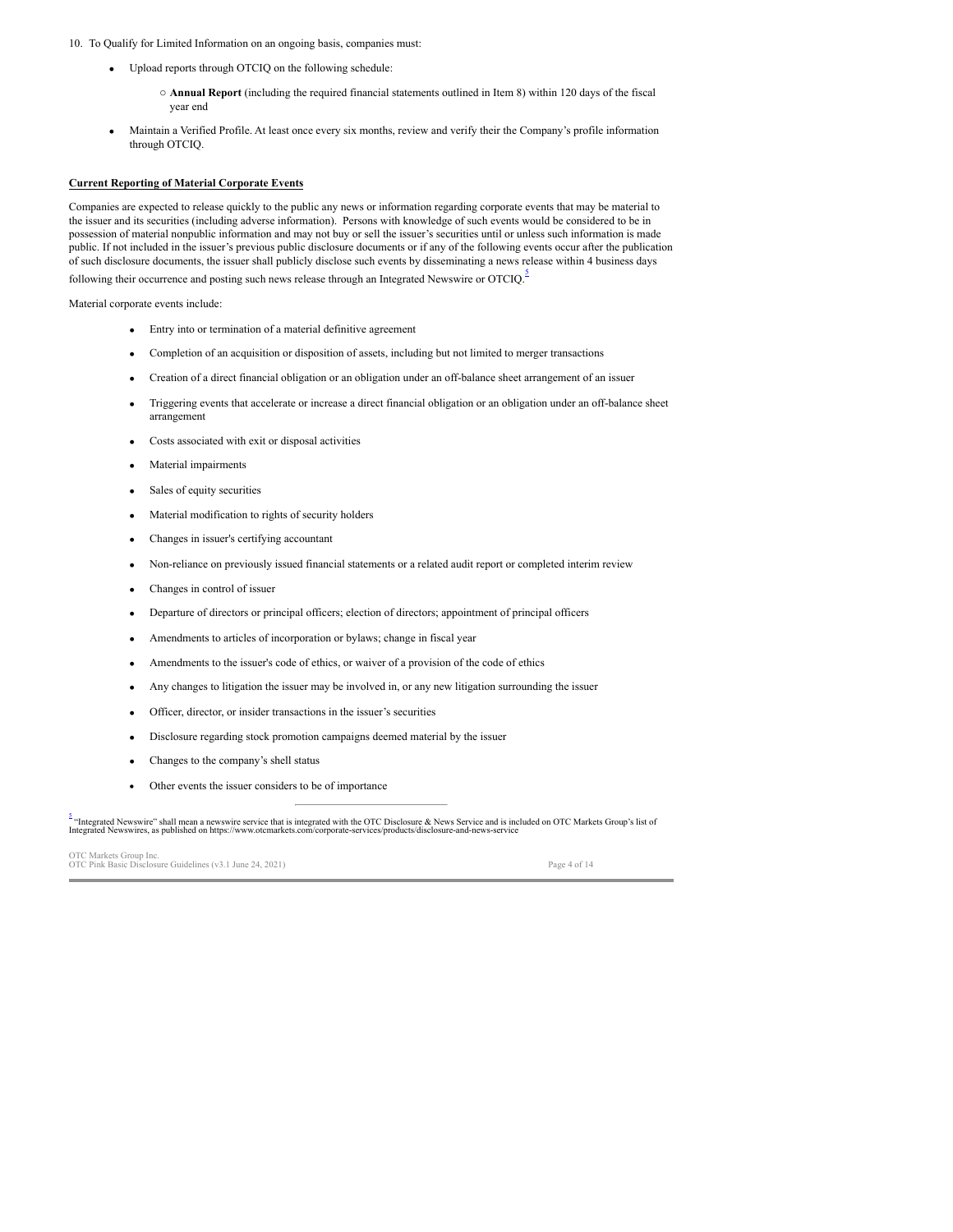### **Disclosure Statement Pursuant to the Pink Basic Disclosure Guidelines**

### **BOTS, INC / PR**

1064 Ave Ponce De Leon, Suite 200, San Juan, PR 00907  $\mathcal{L}_\text{max}$ 

939-212-9068 www.Bots.BZ info@bots.bz 7373 **Quarterly Report For the Period Ending:** 01/31/2022 (the "Reporting Period")

As of 01/31/2022, the number of shares outstanding of our Common Stock was:

780,374,596

·

As of 10/31/2021 the number of shares outstanding of our Common Stock was:

734,874,596

As of 04/30/2021, the number of shares outstanding of our Common Stock was:

775,874,596

Indicate by check mark whether the company is a shell company (as defined in Rule 405 of the Securities Act of 1933 and Rule 12b-2 of the Exchange Act of 1934):

No:  $\boxtimes$ Yes: ☐

Indicate by check mark whether the company's shell status has changed since the previous reporting period:

No: ⊠ Yes: ☐

<span id="page-5-1"></span>Indicate by check mark whether a Change in Control  $\sin^6$  $\sin^6$  of the company has occurred over this reporting period:

#### No:  $\boxtimes$ Yes: ☐

**Name and address(es) of the issuer and its predecessors (if any)- BOTS, Inc. 1)**

In answering this item, provide the current name of the issuer any names used by predecessor entities, along with the dates of the name changes.

The Company initially earned revenue through wholesale and retail sales of electronic cigarettes, vaporizers, and accessories in the United States. It offered electronic cigarettes and related products through its online store at

<span id="page-5-0"></span><sup>[6](#page-5-1)</sup> "Change in Control" shall mean any events resulting in:

(i) Any "person" (as such term is used in Sections 13(d) and 14(d) of the Exchange Act) becoming the "beneficial owner" (as defined in Rule 13d-3 of the Exchange Act), directly or indirectly, of included in Rule 13d-3 of t

or<br>(iv) The consummation of a merger or consolidation of the Company with any other corporation, other than a merger or consolidation which would result in the voting securities of the<br>Company outstanding immediately prior

OTC Markets Group Inc.<br>OTC Pink Basic Disclosure Guidelines (v3.1 June 24, 2021) Page 5 of 14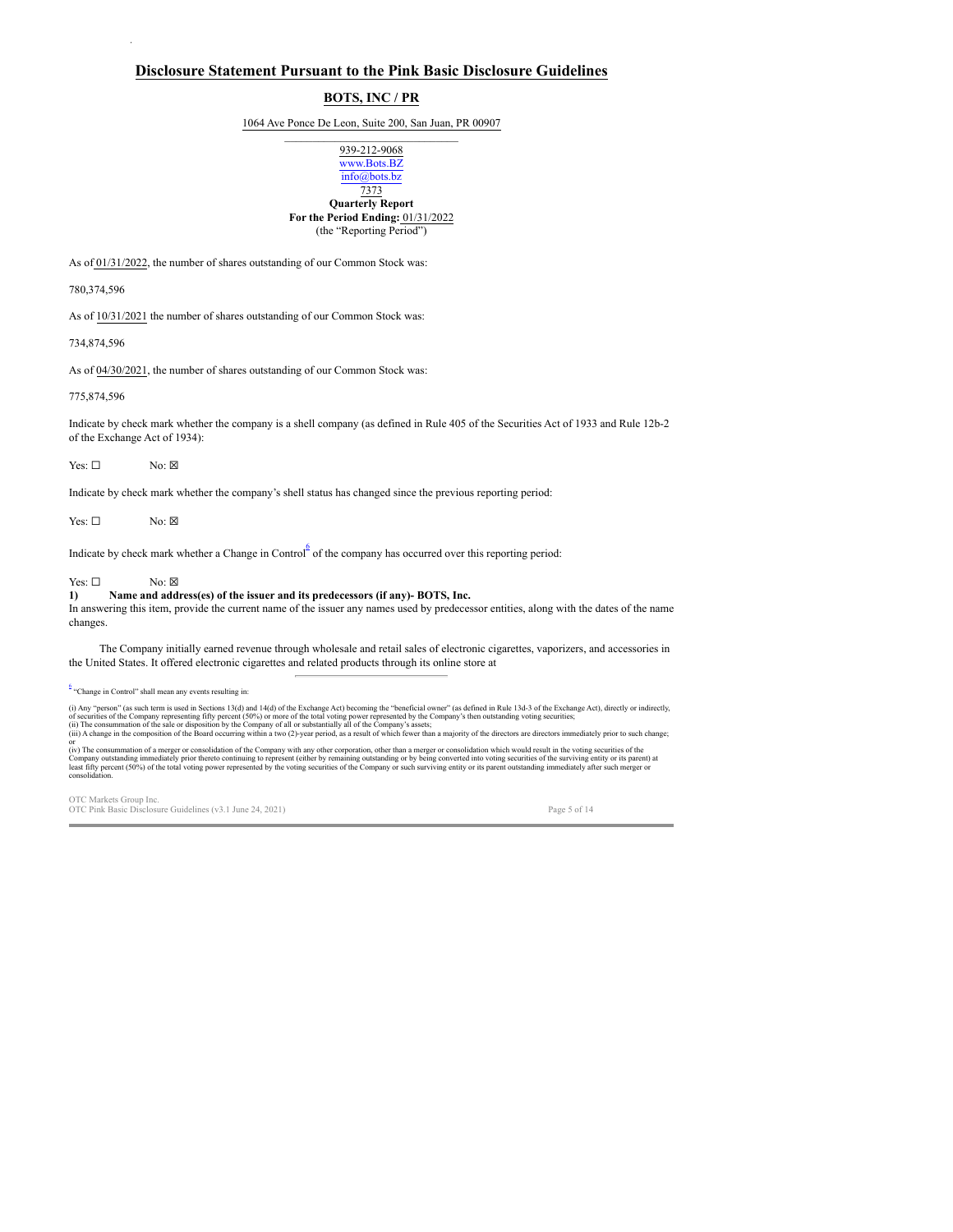www.mcig.org, as well as through the company's wholesale, distributor, and retail programs. We expanded operations to include the VitaCig brand in 2014.

From 2015 through 2020 the Company was involved in multiple cannabis business entities. We have elected to discontinue all operations in the cannabis markets and e-cig markets while focusing on robotics and blockchain technologies.

We operated multiple websites (which are not incorporated as part of this Form 10Q report). The Company's primary website is www.BOTS.bz.

The state of incorporation or registration of the issuer and of each of its predecessors (if any) during the past five years; Please also include the issuer's current standing in its state of incorporation (e.g. active, default, inactive):

We were incorporated in the State of Nevada on December 30, 2010, originally under the name Lifetech Industries, Inc. All agreements related to the Lifetech business were terminated and closed as of April 30, 2014. Effective August 2, 2013, the name was changed from "Lifetech Industries, Inc." to "mCig, Inc." The Company redomiciled to Puerto Rico on April 17, 2020. Effective April 17, 2020, the name was changed from "MCIG, Inc.," to "BOTS, Inc." The Company's common stock is traded under the symbol "BTZI." The Company is headquartered in San Juan, Puerto Rico.

Describe any trading suspension orders issued by the SEC concerning the issuer or its predecessors since inception:

N/A

List any stock split, stock dividend, recapitalization, merger, acquisition, spin-off, or reorganization either currently anticipated or that occurred within the past 12 months:

The address(es) of the issuer's principal executive office:

1064 Ave Ponce De Leon, Suite 200, San Juan, PR 00907

The address(es) of the issuer's principal place of business: *Check box if principal executive of ice and principal place of business are the same address:* ☒

Has the issuer or any of its predecessors been in bankruptcy, receivership, or any similar proceeding in the past five years?

 $No:  $\boxtimes$$ Yes: ☐

If this issuer or any of its predecessors have been the subject of such proceedings, please provide additional details in the space below:

OTC Markets Group Inc. OTC Pink Basic Disclosure Guidelines (v3.1 June 24, 2021) Page 6 of 14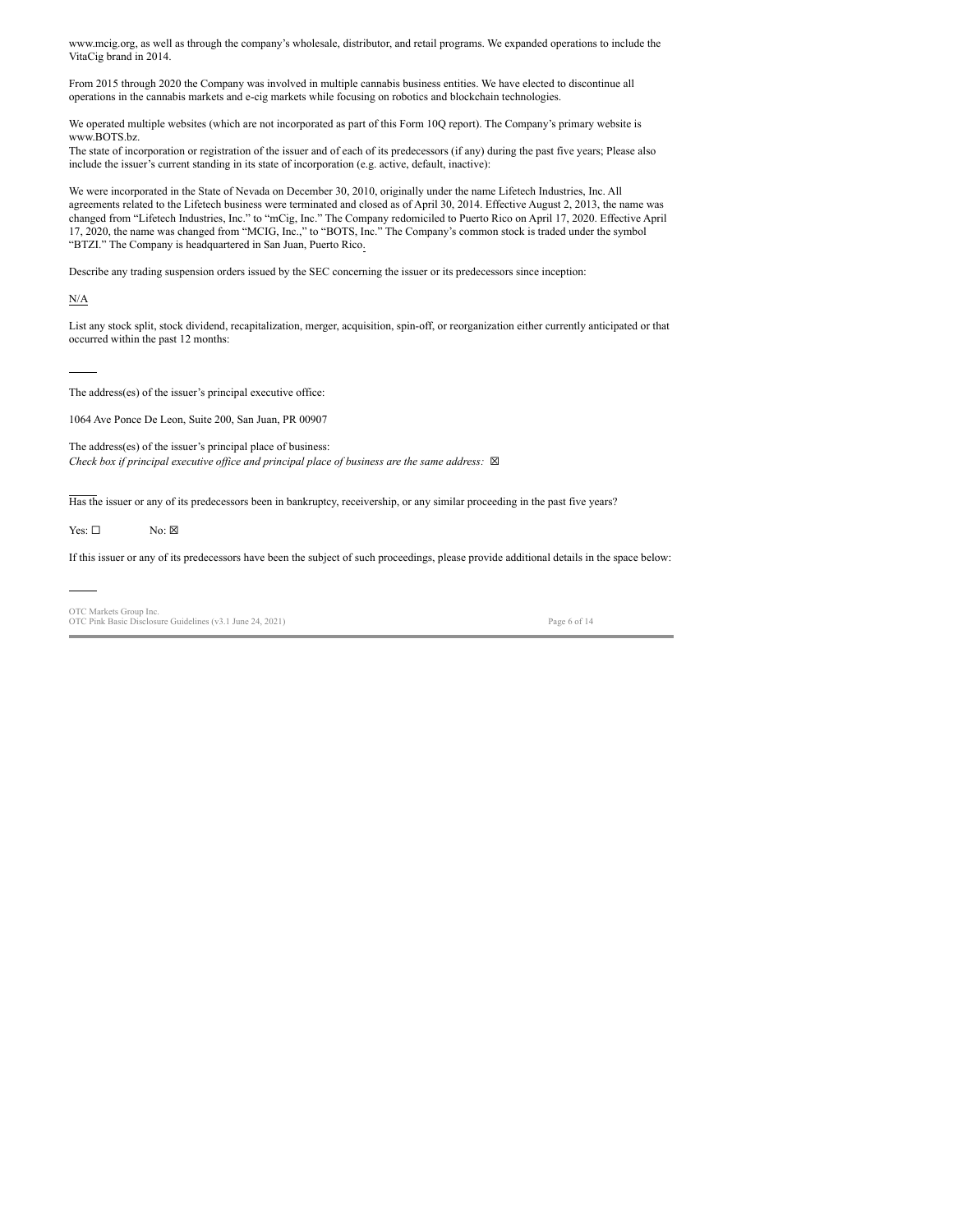#### **Security Information 2)**

| Trading symbol:                                                                                               | <b>BTZI</b>                                                           |
|---------------------------------------------------------------------------------------------------------------|-----------------------------------------------------------------------|
| Exact title and class of securities outstanding:                                                              | <b>COMMON</b>                                                         |
| CUSIP:                                                                                                        | <b>U0R13K108</b>                                                      |
| Par or stated value:                                                                                          | \$0,0001                                                              |
|                                                                                                               |                                                                       |
| Total shares authorized:                                                                                      | as of date: 01/31/2022<br>2,000,000,000                               |
| Total shares outstanding:                                                                                     | as of date: 01/31/2022<br>780,374,596                                 |
| Number of shares in the Public Float <sup><math>\pm</math></sup> :<br>Total number of shareholders of record: | 380,753,902<br>as of date: 01/31/2022<br>as of date: 01/31/2022<br>93 |

<span id="page-7-2"></span>*All additional class(es) of publicly traded securities (if any):*

| Trading symbol:                                  |             |
|--------------------------------------------------|-------------|
| Exact title and class of securities outstanding: |             |
| CUSIP:                                           |             |
| Par or stated value:                             |             |
| Total shares authorized:                         | as of date: |
| Total shares outstanding:                        | as of date: |

### Transfer Agent

| Name:    | Securities Transfer Corporation  |
|----------|----------------------------------|
| Phone:   | 469-633-0101                     |
| Email:   | info@stctransfer.com             |
| Address: | 2901 N Dallas Parkway, Suite 380 |
|          | Plano, Texas 75093               |

<span id="page-7-3"></span>No:  $\Box$ Is the Transfer Agent registered under the Exchange Act?<sup>[8](#page-7-1)</sup> Yes:  $\boxtimes$ 

#### **Issuance History 3)**

The goal of this section is to provide disclosure with respect to each event that resulted in any direct changes to the total shares outstanding of any class of the issuer's securities **in the past two completed fiscal years and any subsequent interim period**.

Disclosure under this item shall include, in chronological order, all offerings and issuances of securities, including debt convertible into equity securities, whether private or public, and all shares, or any other securities or options to acquire such securities, issued for services. Using the tabular format below, please describe these events.

### **Changes to the Number of Outstanding Shares A.**

Check this box to indicate there were no changes to the number of outstanding shares within the past two completed fiscal years and any subsequent periods:  $\Box$ 

| Shares Outstanding as of Second Most Recent Fiscal |                                                                        |
|----------------------------------------------------|------------------------------------------------------------------------|
| Year End <sup>-</sup>                              | *Right-click the rows below and select "Insert" to add rows as needed. |
| Opening Balance                                    |                                                                        |
| Date 04/30/2020<br>Common: 505.374.596             |                                                                        |
| Preferred: 3.350.000                               |                                                                        |
|                                                    |                                                                        |

<span id="page-7-0"></span><sup>2</sup> "Public Float" shall mean the total number of unrestricted shares not held directly or indirectly by an officer, director, any person who is the beneficial owner of more<br>than 10 percent of the total shares outstanding

<span id="page-7-1"></span> $8$  To be included in the Pink Current Information tier, the transfer agent must be registered under the Exchange Act.

OTC Markets Group Inc.<br>OTC Pink Basic Disclosure Guidelines (v3.1 June 24, 2021) Page 7 of 14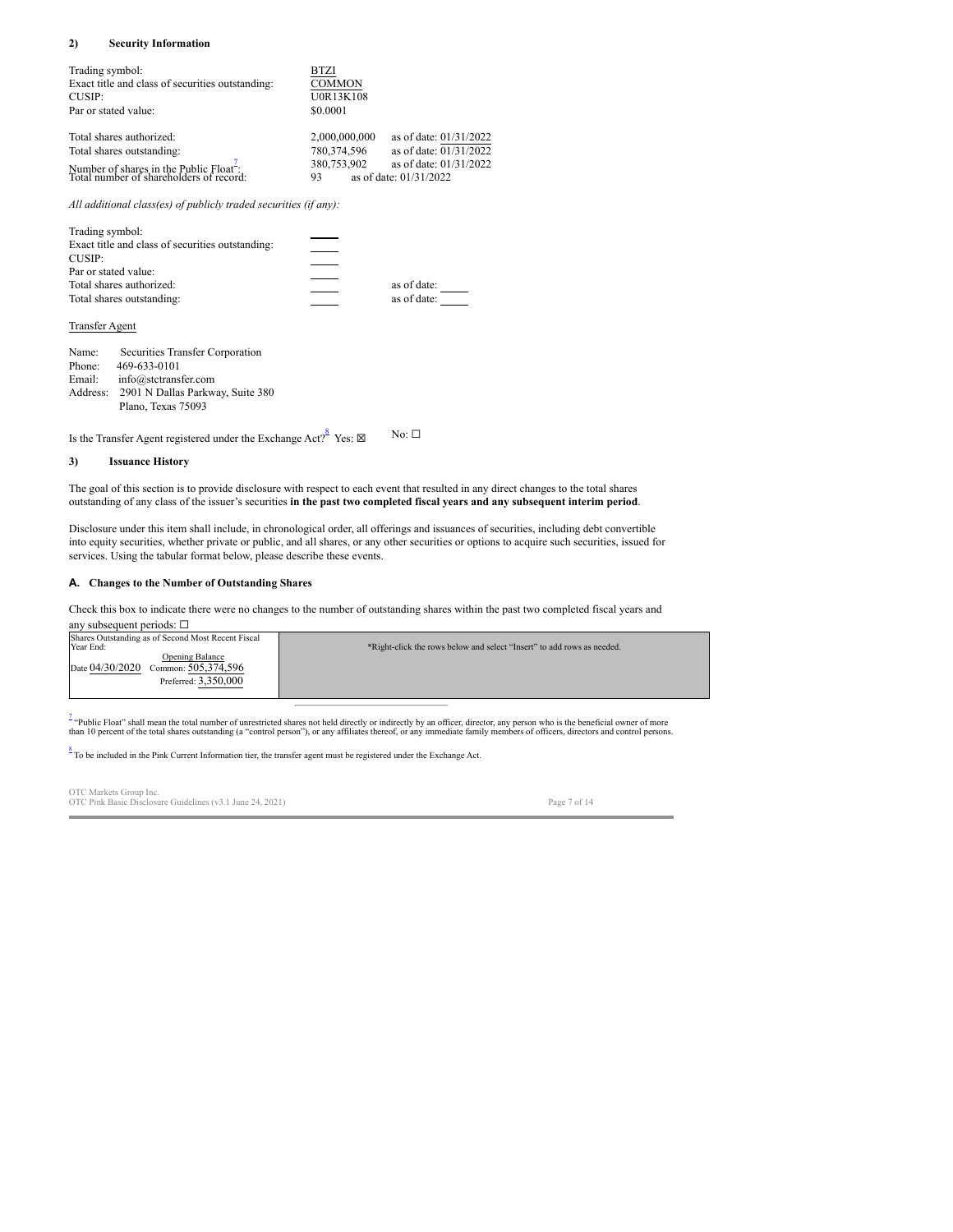| Date of<br><b>Transaction</b> | <b>Transaction type</b><br>(e.g. new issuance,<br>cancellation.<br>shares returned to<br>treasury) | Number of<br><b>Shares Issued (or Securities</b><br>cancelled) | <b>Class of</b> | Value of<br>shares issued<br>(S/per share)<br>at Issuance | Were the<br>shares issued<br>at a discount<br>to market<br>price at the<br>time of<br>issuance?<br>(Yes/No) | <b>Individual/Entity Shares</b><br>were issued to (entities<br>must have individual<br>with voting / investment<br>control disclosed). | <b>Reason for share</b><br>issuance (e.g. for<br>cash or debt<br>conversion)<br>OR-<br><b>Nature</b><br>of Services<br>Provided | <b>Restricted or</b><br><b>Unrestricted as</b><br>of this filing. | <b>Exemption or</b><br>Registration<br>Type. |
|-------------------------------|----------------------------------------------------------------------------------------------------|----------------------------------------------------------------|-----------------|-----------------------------------------------------------|-------------------------------------------------------------------------------------------------------------|----------------------------------------------------------------------------------------------------------------------------------------|---------------------------------------------------------------------------------------------------------------------------------|-------------------------------------------------------------------|----------------------------------------------|
| 05/14/2020                    | New Issuance                                                                                       | 50,000,000                                                     | Common          | \$0.0253                                                  | No                                                                                                          | Overwatch (Controlling<br>interest Mike Hawkins)                                                                                       | Services                                                                                                                        | Restricted                                                        | N/A                                          |
| 05/14/2020                    | New Issuance                                                                                       | 80.000.000                                                     | Common          | \$0.0253                                                  | No                                                                                                          | Paul Rosenberg                                                                                                                         | Services                                                                                                                        | Restricted                                                        | N/A                                          |
| 05/14/2020                    | New Issuance                                                                                       | 10,000,000                                                     | Common          | \$0.0253                                                  | No                                                                                                          | Carl Hawkins                                                                                                                           | Services                                                                                                                        | Restricted                                                        | N/A                                          |
| 05/14/2020                    | New Issuance                                                                                       | 10,000,000                                                     | Common          | \$0.0253                                                  | No                                                                                                          | Thomas Amon                                                                                                                            | Services                                                                                                                        | Restricted                                                        | N/A                                          |
| 05/14/200                     | New Issuance                                                                                       | 100.000.000                                                    | Common          | \$0.0300                                                  | No                                                                                                          | FBC LLC (Controlling<br>interest Simon Rubin)                                                                                          | Acquisition                                                                                                                     | Restricted                                                        | N/A                                          |
| 05/14/2020                    | New Issuance                                                                                       | 30,000,000                                                     | Preferred       | \$0.0001                                                  | No                                                                                                          | FBC LLC (Controlling<br>interest Simon Rubin)                                                                                          | Acquisition                                                                                                                     | Restricted                                                        | N/A                                          |
| 07/20/2020                    | New Issuance                                                                                       | 15,000,000                                                     | Common          | \$0.0250                                                  | No                                                                                                          | <b>APO</b> Holdings<br>(Controlling Interest<br>Michelle Atias)                                                                        | Debt conversion                                                                                                                 | Restricted                                                        | N/A                                          |
| 07/20/2020                    | New Issuance                                                                                       | 1.000.000                                                      | Common          | \$0.0250                                                  | No                                                                                                          | Andus Nomm                                                                                                                             | Services                                                                                                                        | Restricted                                                        | N/A                                          |
| 07/20/2020                    | New Issuance                                                                                       | 500.000                                                        | Common          | \$0.0250                                                  | No                                                                                                          | Levent Can Ersoydan                                                                                                                    | Services                                                                                                                        | Restricted                                                        | N/A                                          |
| 11/23/2020                    | New Issuance                                                                                       | 000,000                                                        | Common          | \$0.0500                                                  | No                                                                                                          | George L Richards III                                                                                                                  | <b>Note Conversion</b>                                                                                                          |                                                                   |                                              |
| 11/23/2020                    | New issuance                                                                                       | ,000,000                                                       | Common          | \$0.0500                                                  | No                                                                                                          | OTC Investments LLC<br>(Controlling interest)<br>Ollen Collins)                                                                        | Note Conversion                                                                                                                 | Restricted                                                        | N/A                                          |
| 11/24/2020                    | New Issuance                                                                                       | .000.000                                                       | Common          | \$0.0500                                                  | No                                                                                                          | Moneta Equities<br>Controlling person<br>Roman Vakhramov)                                                                              | Services                                                                                                                        | Restricted                                                        | N/A                                          |
| 11/24/2020                    | New Issuance                                                                                       | ,000,000                                                       | Common          | \$0.0500                                                  | No                                                                                                          | <b>Cyber Security Group</b><br>Controlling person<br>Vepkho Chkadua)                                                                   | Services                                                                                                                        | Restricted                                                        | N/A                                          |
| 05/01/2021                    | New Issuance                                                                                       | .000.000                                                       | Common          | \$0.0947                                                  | No                                                                                                          | Oleksandr Gordieiev                                                                                                                    | Services                                                                                                                        | Restricted                                                        | N/A                                          |
| 05/05/2021                    | New Issuance                                                                                       | ,000,000                                                       | Common          | \$0.1070                                                  | No                                                                                                          | TOA Trading LLC<br>Controlling person<br>Dayan Martinez                                                                                | Consulting                                                                                                                      | Restricted                                                        | N/A                                          |
| 06/23/2021                    | New Issuance                                                                                       | 2.000.000                                                      | Common          | \$0.0567                                                  | No                                                                                                          | Larisa Rozenberg                                                                                                                       | Consulting                                                                                                                      | Restricted                                                        | N/A                                          |
| 08/24/2021                    | New Issuance                                                                                       | 5.000.000                                                      | Common          | \$0.0001                                                  | No                                                                                                          | Paul Rosenberg                                                                                                                         | Services                                                                                                                        | Restricted                                                        | N/A                                          |
| 08/31/2021                    | Cancellation                                                                                       | 50,000,000)                                                    | Common          | N/A                                                       | No                                                                                                          | Paul Rosenberg                                                                                                                         | N/A                                                                                                                             | N/A                                                               | N/A                                          |
| 12/07/2021                    | New Issuance                                                                                       | 7,500,000                                                      | Common          | \$0.0430                                                  | No                                                                                                          | KBHS LLC<br>Controlling person<br>Kevin Harrington)                                                                                    | Consulting                                                                                                                      | Restricted                                                        | N/A                                          |
| 12/31/2021                    | New Issuance                                                                                       | 28.000.000                                                     | Common          | \$0.0000                                                  | No                                                                                                          | Paul Rosenberg                                                                                                                         | Conversion                                                                                                                      | Not Restricted                                                    | N/A                                          |
| 01/14/2022                    | New Issuance                                                                                       | 10,000,000                                                     | Common          | \$0.0500                                                  | No                                                                                                          | <b>XR</b> Casino Inc<br>Controlling<br>personDavan Martinez)                                                                           | Investment                                                                                                                      | Restricted                                                        | N/A                                          |

OTC Markets Group Inc.<br>OTC Pink Basic Disclosure Guidelines (v3.1 June 24, 2021) Page 8 of 14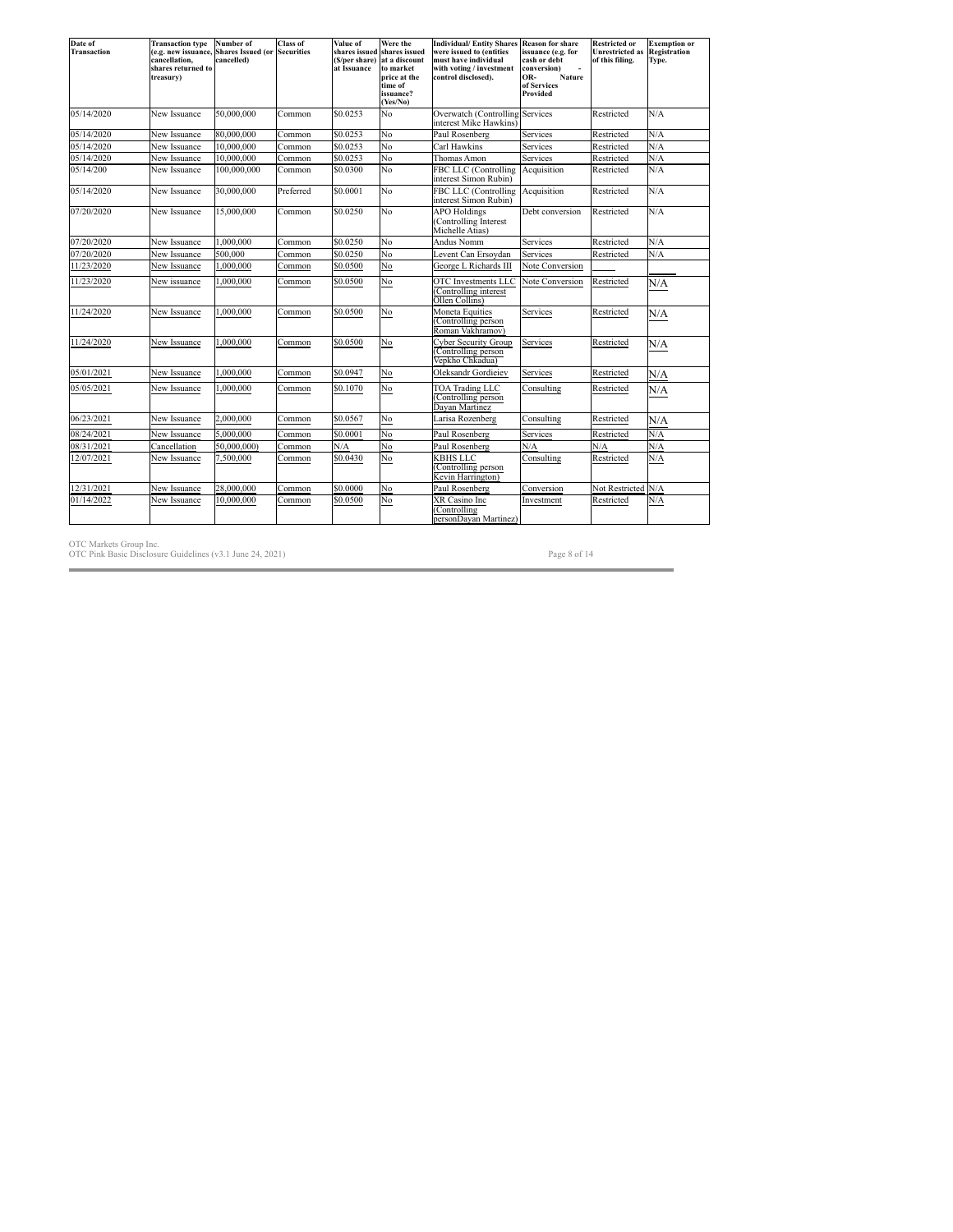| Shares Outstanding on Date of This Report: |  |
|--------------------------------------------|--|
| Ending Balance Ending<br>Balance:          |  |
| Date 01/31/2022<br>Common: 780,374,596     |  |
| Preferred: 30.050.00                       |  |

*Example:* A company with a fiscal year end of December 31<sup>st</sup>, in addressing this item for its quarter ended June 30, 2021, would include any events that resulted in changes to any class of its outstanding shares from the period beginning on January 1, 2019 through June 30, 2021 pursuant to the tabular format above.

Use the space below to provide any additional details, including footnotes to the table above:

### **Debt Securities, Including Promissory and Convertible Notes B.**

Use the chart and additional space below to list and describe all outstanding promissory notes, convertible notes, convertible debentures, or any other debt instruments that may be converted into a class of the issuer's equity securities.

Check this box if there are no outstanding promissory, convertible notes or debt arrangements:  $\boxtimes$ 

| Date of Note<br><b>Issuance</b> | Outstanding<br><b>Balance (\$)</b> | Principal<br>Amount at<br><b>Issuance (S)</b> | Interest<br>Accrued (\$) Date | <b>Maturity</b> | Conversion Terms (e.g. pricing<br>mechanism for determining<br>conversion of instrument to shares) | <b>Name of Noteholder</b><br>(entities must have<br>individual with voting/<br>investment control<br>disclosed). | <b>Reason for Issuance</b><br>(e.g. Loan, Services,<br>etc.) |
|---------------------------------|------------------------------------|-----------------------------------------------|-------------------------------|-----------------|----------------------------------------------------------------------------------------------------|------------------------------------------------------------------------------------------------------------------|--------------------------------------------------------------|
|                                 |                                    |                                               |                               |                 |                                                                                                    |                                                                                                                  |                                                              |
|                                 |                                    |                                               |                               |                 |                                                                                                    |                                                                                                                  |                                                              |
|                                 |                                    |                                               |                               |                 |                                                                                                    |                                                                                                                  |                                                              |
|                                 |                                    |                                               |                               |                 |                                                                                                    |                                                                                                                  |                                                              |

Use the space below to provide any additional details, including footnotes to the table above:

#### **Financial Statements 4)**

A. The following financial statements were prepared in accordance with:

☒ U.S. GAAP  $\Box$  IFRS

The financial statements for this reporting period were prepared by (name of individual) $\frac{9}{1}$  $\frac{9}{1}$  $\frac{9}{1}$ . B.

| Name:                   | <b>Eric Kilinsky</b> |
|-------------------------|----------------------|
| Title:                  | Accountant           |
| Relationship to Issuer: | <b>Paid Preparer</b> |

Provide the financial statements described below for the most recent fiscal year or quarter. For the initial disclosure statement (qualifying for Pink Current Information for the first time) please provide reports for the two previous fiscal years and any subsequent interim periods.

Balance Sheet; C.

- Statement of Income; D.
- Statement of Cash Flows; E.

Statement of Retained Earnings (Statement of Changes in Stockholders' Equity) F.

<span id="page-9-0"></span> $<sup>2</sup>$  The financial statements requested pursuant to this item must be prepared in accordance with US GAAP or IFRS by persons with sufficient financial skills.</sup>

OTC Markets Group Inc.<br>OTC Pink Basic Disclosure Guidelines (v3.1 June 24, 2021) Page 9 of 14

<span id="page-9-1"></span>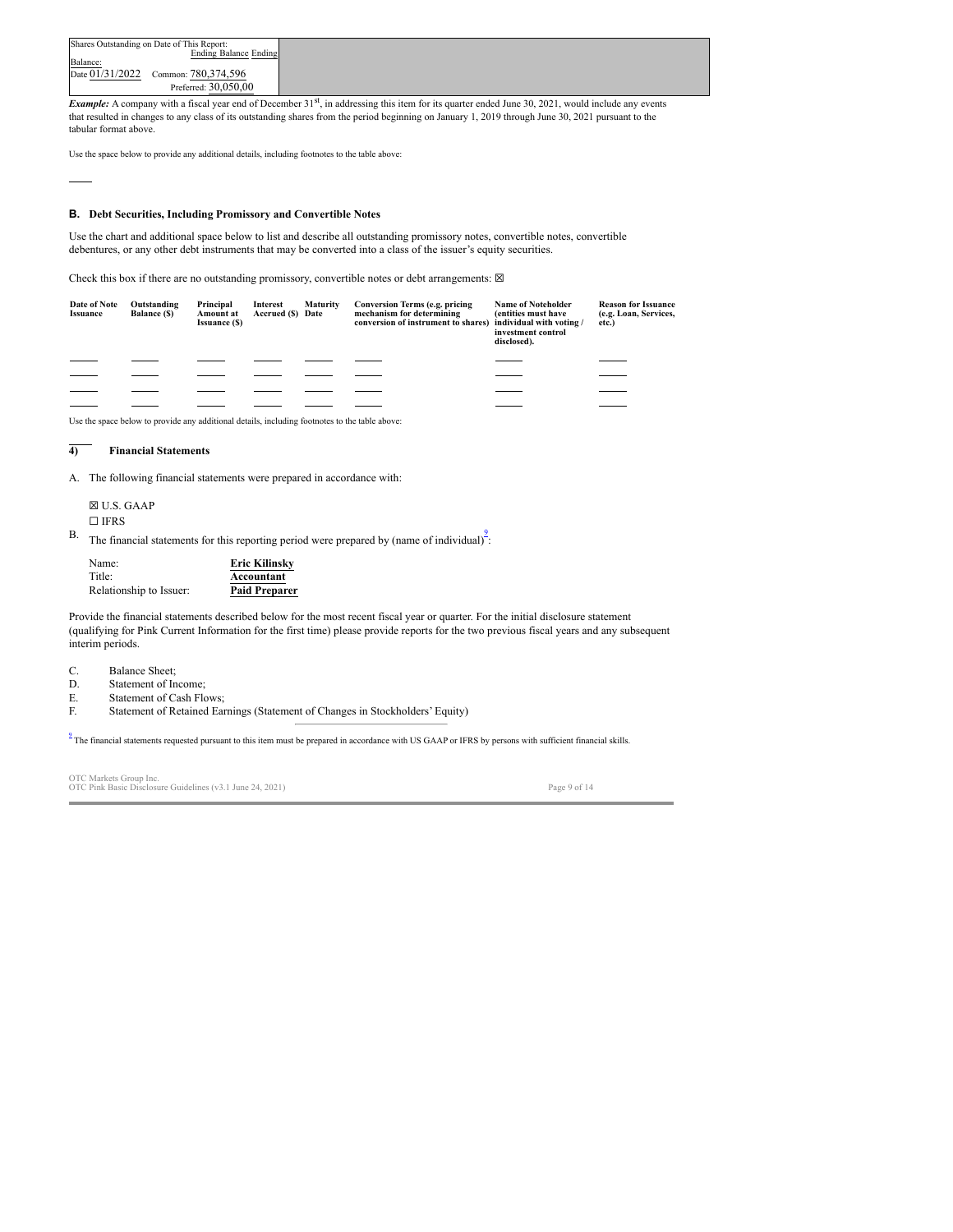Financial notes; and G.

Audit letter, if audited H.

You may either (i) attach/append the financial statements to this disclosure statement or (ii) file the financial statements through OTCIQ as a separate report using the appropriate report name for the applicable period end. ("Annual Report," "Quarterly Report" or "Interim Report").

If you choose to publish the financial statements in a separate report as described above, you must state in the accompanying disclosure statement that such financial statements are incorporated by reference. You may reference the document(s) containing the required financial statements by indicating the document name, period end date, and the date that it was posted to OTCIQ in the field below. Financial Statements must be compiled in one document.

Financial statement information is considered current until the due date for the subsequent report (as set forth in the qualifications section above). To remain qualified for Current Information, a company must post its Annual Report within 90 days from its fiscal year-end date and Quarterly Reports within 45 days of each fiscal quarter-end date.

#### **Issuer's Business, Products and Services 5)**

The purpose of this section is to provide a clear description of the issuer's current operations. In answering this item, please include the following:

A. Summarize the issuer's business operations (If the issuer does not have current operations, state "no operations")

Headquartered in San Juan, Puerto Rico, BOTS, Inc. - publicly traded on the OTC Markets under the symbol (BTZI) is a diversified company developing and servicing blockchain solutions and robotics for its clientele. The Company is committed to drive the innovations needed to shape the future of digital robotic automation management through digital technology and decentralized blockchain solutions. Management is dedicated to the strong growth of Distributed Asset Technology and Robotic Process Automation (RPA). The Company owns patent number US9135787 "Bitcoin kiosk/ATM device and system integrating enrollment protocol and method of using the same". The Company also has an exclusive right to the additional Bitcoin ATM patent USPTO No. US10332205B1 "Bitcoin kiosk/ATM device and system and method of using the same" and US20190318326A1

In addition, the Company has a patent application number US20180315072A1 entitles "Method and system of facilitating management of cryptocurrency-based loyalty points associated with one or more of a product and a service".

The Company is developing Intellectual Property (I.P.) licensing guidelines for the Bitcoin ATM operators and manufacturers. Copies of the guidelines are available upon request from the Company. These Intellectual-Property Guidelines are designed to help Bitcoin ATM operators implement practical, internal licensing compliance policies consistent with our patents together with the related I.P. laws and to reduce the business risks associated with counterfeiting, piracy, and transaction cybersecurity**.**

Bitcoin ATM companies, large and small, increasingly use and rely on intellectual property—the copyright, trademark, patents, trade secrets, and other intangible rights that underlie many products and services in the cryptocurrency ATM industry today. The "intellectual capital" embodied in inventions and creative content can be crucial to economic growth and business development as traditional capital, goods, and services.

I.P. protections provide the incentives and returns on investments for intellectual capital necessary to produce a continuous stream of innovations in crypto and blockchain economies. These make individual companies, industry sectors, and national economies more competitive.

These Intellectual-Property Bitcoin ATM IP Guidelines are designed to be helpful to a wide range of businesses involved in the Bitcoin ATM industry, including ATM manufacturers, banks, and non-bank Bitcoin ATM operators and are suitable to be tailored to deal more specifically with particular segments of the Bitcoin ATM supply chain.

OTC Markets Group Inc.<br>OTC Pink Basic Disclosure Guidelines (v3.1 June 24, 2021) Page 10 of 14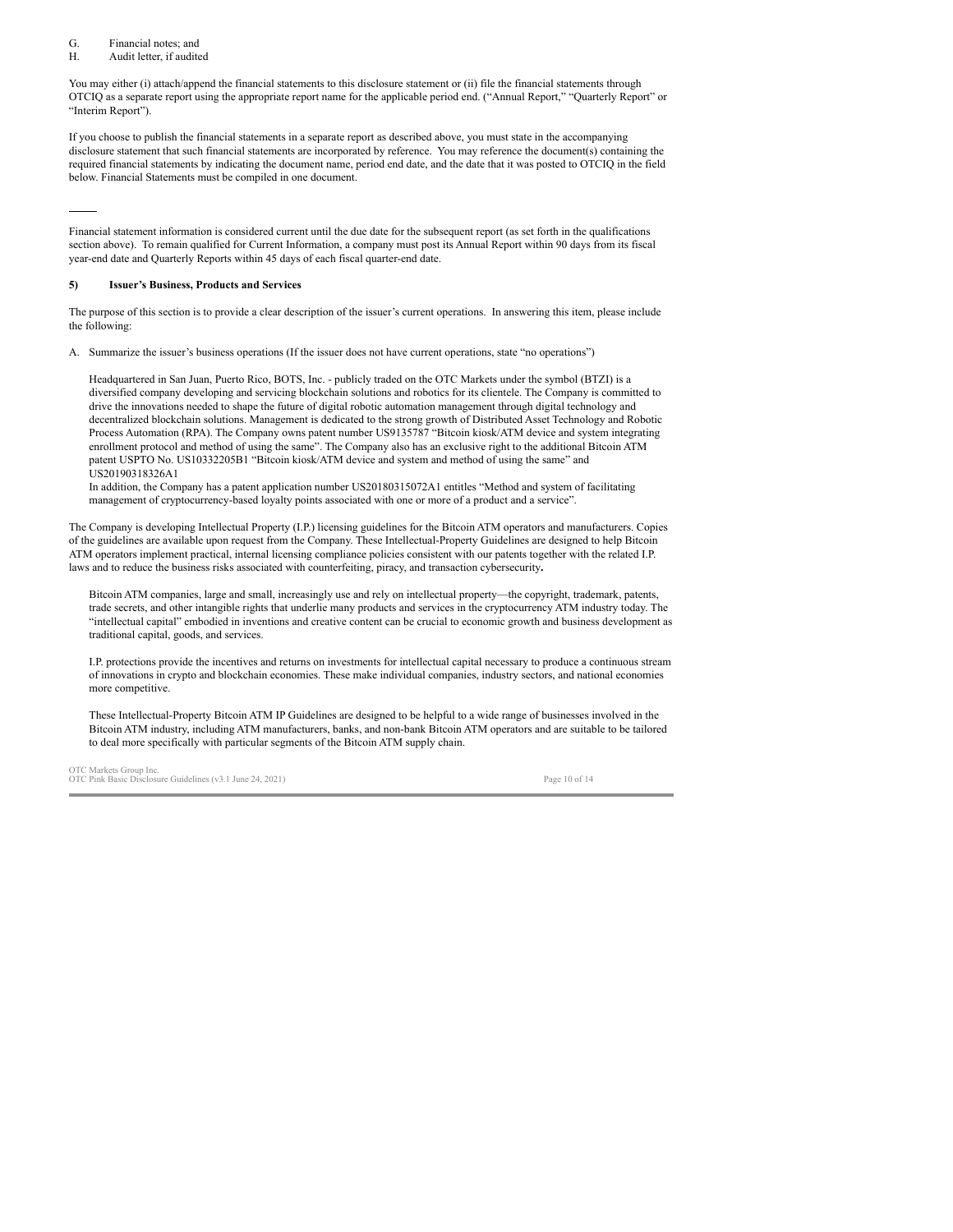These guidelines may be used directly as a basis for a Bitcoin ATM company to create or improve internal I.P. compliance, company policies, or employee manuals. The terms of these Guidelines can also be included in contracts between BOTS Inc and suppliers, such as ATM kiosk manufacturers.

B. Please list any subsidiaries, parents, or affiliated companies.

### First Bitcoin Capital, LLC

On May 14, 2020, we acquired 100% of First Bitcoin Capital, LLC ("FBC"). FBC was incorporated on December 11, 2017, under the laws of the state of Colorado. FBC works in multiple areas of blockchain development and cryptocurrency.

### CoinQX Exchange Limited

On May 14, 2020, we acquired 100% of CoinQX Exchange, Limited ("CoinQX"). CoinQX was incorporated on July 4, 2014, in British Columbia, Canada. CoinQX has not yet begun operations.

### 420Wifi.com, llc

On May 14, 2020, we acquired 100% of 420wifi.com, llc ("420wifi"). 420wifi was organized on January 18, 2019, under the laws of the state of Wyoming. 420wifi has not yet begun operations.

### D'BOT Technology Corp

On May 14, 2020, we acquired 100% of D'BOT Technology Corp ("DBOT"). DBOT was incorporated on March 15, 2019, under the laws of the state of Colorado.

On January 5<sup>th</sup>, 2022, the Company incorporated Metaverse, Inc. in two jurisdictions.

C. Describe the issuers' principal products or services.

Bots Inc a diversified company developing and servicing blockchain solutions and robotics for its customers.

#### **Issuer's Facilities 6)**

The goal of this section is to provide a potential investor with a clear understanding of all assets, properties or facilities owned, used or leased by the issuer and the extent in which the facilities are utilized.

In responding to this item, please clearly describe the assets, properties or facilities of the issuer, give the location of the principal plants and other property of the issuer and describe the condition of the properties. If the issuer does not have complete ownership or control of the property (for example, if others also own the property or if there is a mortgage on the property), describe the limitations on the ownership.

If the issuer leases any assets, properties or facilities, clearly describe them as above and the terms of their leases.

### The Company subleases offices in San Juan, PR and Florida.

#### **Company Insiders (Officers, Directors, and Control Persons) 7)**

The goal of this section is to provide an investor with a clear understanding of the identity of all the persons or entities that are involved in managing, controlling or advising the operations, business development and disclosure of the issuer, as well as the identity of any significant or beneficial shareholders.

OTC Markets Group Inc.<br>OTC Pink Basic Disclosure Guidelines (v3.1 June 24, 2021) Page 11 of 14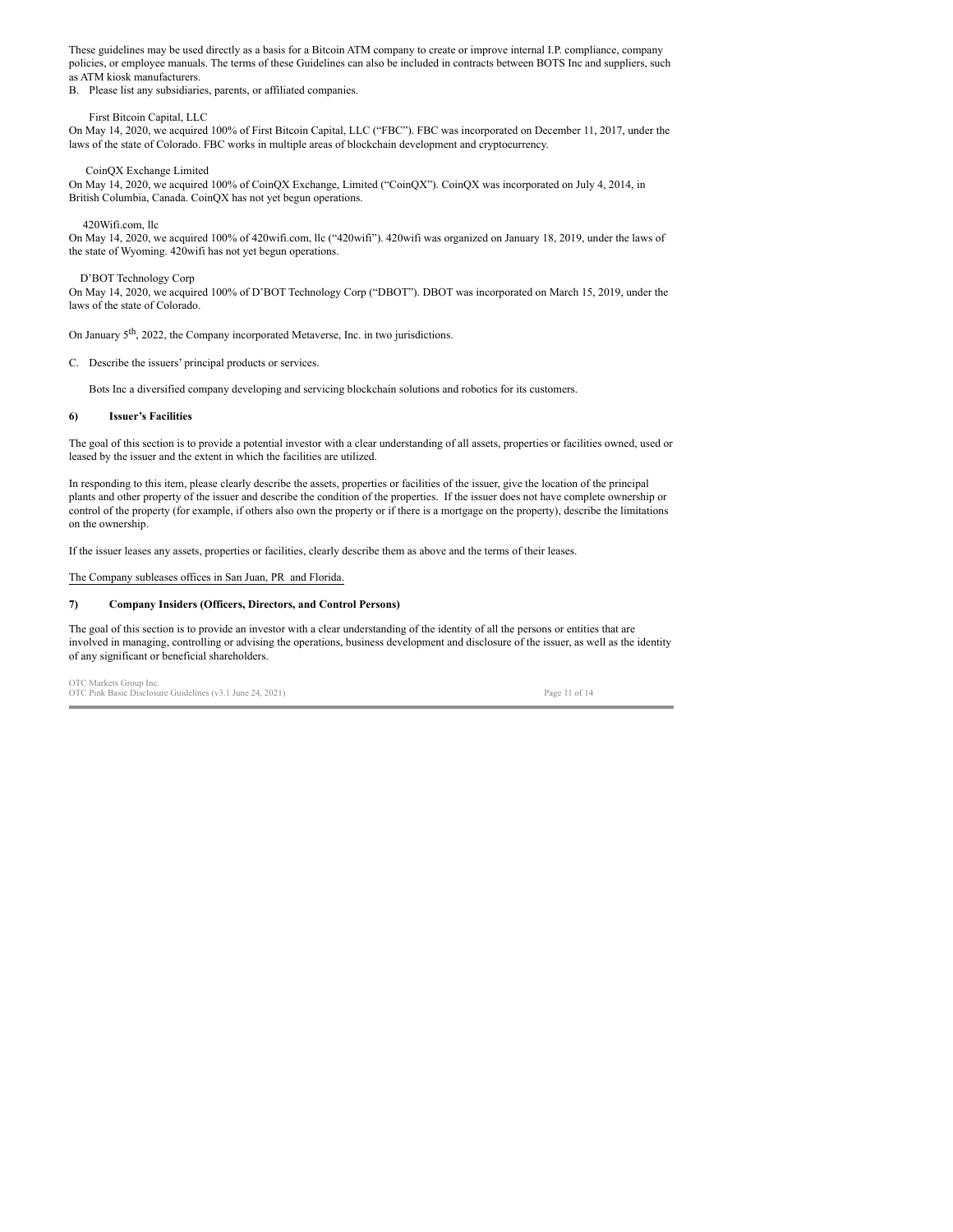Using the tabular format below, please provide information, as of the period end date of this report, regarding any person or entity owning 5% of more of any class of the issuer's securities, as well as any officer, and any director of the company, or any person that performs a similar function, regardless of the number of shares they own. **If any insiders listed are corporate shareholders or** entities, provide the name and address of the person(s) beneficially owning or controlling such corporate shareholders, or the name and contact information (City, State) of an individual representing the corporation or entity in the note section.

| Name of<br>Officer/Director or<br><b>Control Person</b> | <b>Affiliation with</b><br>Company (e.g. Officer<br><b>Title /Director/Owner of</b><br>more than 5%) | Residential Address (City Number of shares Share type/class Ownership<br>/ State Only) | owned       |           | Percentage of<br><b>Class</b><br>Outstanding | <b>Note</b>                           |
|---------------------------------------------------------|------------------------------------------------------------------------------------------------------|----------------------------------------------------------------------------------------|-------------|-----------|----------------------------------------------|---------------------------------------|
| Simon Rubin                                             | CEO, Director                                                                                        | Tel Aviv, Israel                                                                       | 100.000.000 | Common    | 12,8%                                        | <b>First Bitcoin Capital</b><br>Corp. |
| Simon Rubin                                             | CEO, Director                                                                                        | Tel Aviv, Israel                                                                       | 30,000,000  | Preferred |                                              | <b>First Bitcoin Capital</b><br>Corp. |
| Yuri Abramov                                            | Director                                                                                             | Tel-Aviv, Israel                                                                       | 0           |           |                                              |                                       |
|                                                         |                                                                                                      |                                                                                        |             |           |                                              |                                       |
|                                                         |                                                                                                      |                                                                                        |             |           |                                              |                                       |

#### **Legal/Disciplinary History 8)**

A. Please identify whether any of the persons or entities listed above have, in the past 10 years, been the subject of:

1. A conviction in a criminal proceeding or named as a defendant in a pending criminal proceeding (excluding traffic violations and other minor offenses);

N/A

2. The entry of an order, judgment, or decree, not subsequently reversed, suspended or vacated, by a court of competent jurisdiction that permanently or temporarily enjoined, barred, suspended or otherwise limited such person's involvement in any type of business, securities, commodities, or banking activities;

### $\rm N/A$

- 3. A finding or judgment by a court of competent jurisdiction (in a civil action), the Securities and Exchange Commission, the Commodity Futures Trading Commission, or a state securities regulator of a violation of federal or state securities or commodities law, which finding or judgment has not been reversed, suspended, or vacated; or
- From time to time, we may become involved in various lawsuits and legal proceedings that arise in the ordinary course of business. However, litigation is subject to inherent uncertainties and an adverse result in these or other matters may arise from time to time that may harm our business. Except as set forth below we are currently not aware of any such legal proceedings or claims that we believe will have a material adverse effect on our business, financial condition or operating results.
- The entry of an order by a self-regulatory organization that permanently or temporarily barred, suspended, or otherwise 4. limited such person's involvement in any type of business or securities activities.

N/A

OTC Markets Group Inc. OTC Pink Basic Disclosure Guidelines (v3.1 June 24, 2021) Page 12 of 14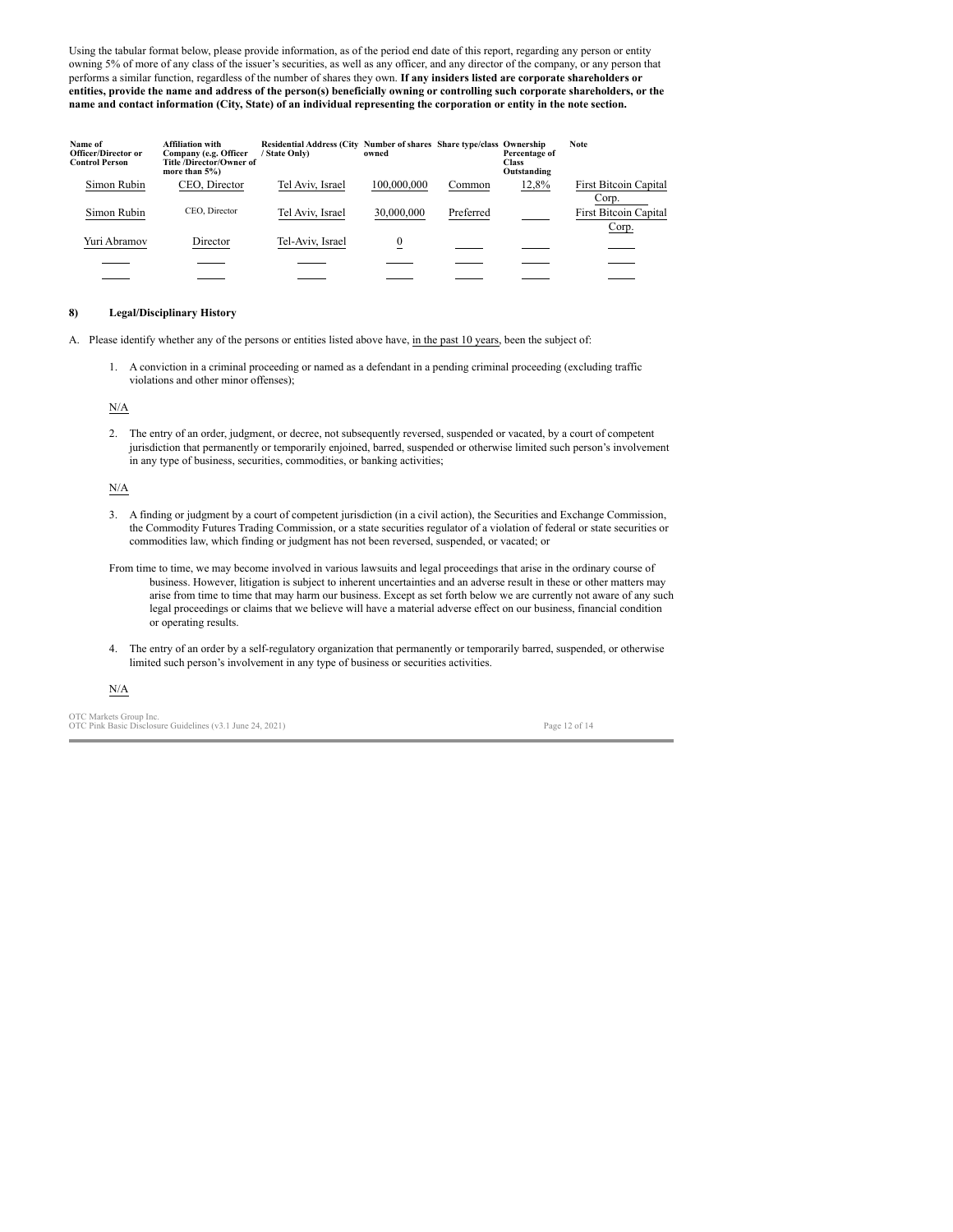B. Describe briefly any material pending legal proceedings, other than ordinary routine litigation incidental to the business, to which the issuer or any of its subsidiaries is a party or of which any of their property is the subject. Include the name of the court or agency in which the proceedings are pending, the date instituted, the principal parties thereto, a description of the factual basis alleged to underlie the proceeding and the relief sought. Include similar information as to any such proceedings known to be contemplated by governmental authorities.

From time to time, the Company may be subject to routine litigation, claims or disputes in the ordinary course of business. The Company defends itself vigorously in all such matters. In the opinion of management, no pending or known threatened claims, actions or proceedings against the Company are expected to have a material adverse effect on its financial position, results of operations or cash flows. However, the Company cannot predict with certainty the outcome or effect of any such litigation or investigatory matters or any other pending litigations or claims. There can be no assurance as to the ultimate outcome of any such lawsuits and investigations. The Company will record a liability when it believes that it is both probable that a loss has been incurred and the amount can be reasonably estimated. The Company periodically evaluates developments in its legal matters that could affect the amount of liability that it has previously accrued, if any, and makes adjustments as appropriate. Significant judgment is required to determine both the likelihood of there being, and the estimated amount of, a loss related to such matters, and the Company's judgment may be incorrect. The outcome of any proceeding is not determinable in advance. Until the final resolution of any such matters that the Company may be required to accrue for, there may be an exposure to loss in excess of the amount accrued, and such amounts could be material.

#### **Third Party Providers 9)**

Please provide the name, address, telephone number and email address of each of the following outside providers:

### Securities Counsel

| Name:      | Marc Applbaum                |
|------------|------------------------------|
| Firm:      | Law Offices of Marc Applbaum |
| Address 1: | 3212 Homer Street            |
| Address 2: | San Diego, CA 92106          |
| Phone:     | 619-993-0288                 |
| Email:     | applbaumlaw@gmail.com        |

### Accountant or Auditor

| Name:<br>Firm:<br>Address 1:<br>Address 2:<br>Phone:<br>Email: | N/A |
|----------------------------------------------------------------|-----|
| <b>Investor Relations</b>                                      |     |
| Name:<br>Firm:<br>Address 1:<br>Address $2$ :<br>Phone:        | N/A |

### Other Service Providers

Email:

Provide the name of any other service provider(s) that **that assisted, advised, prepared or provided information with respect to this disclosure statement**. This includes counsel, broker-dealer(s), advisor(s) or consultant(s) or provided assistance or services to the issuer during the reporting period.

OTC Markets Group Inc. OTC Pink Basic Disclosure Guidelines (v3.1 June 24, 2021) Page 13 of 14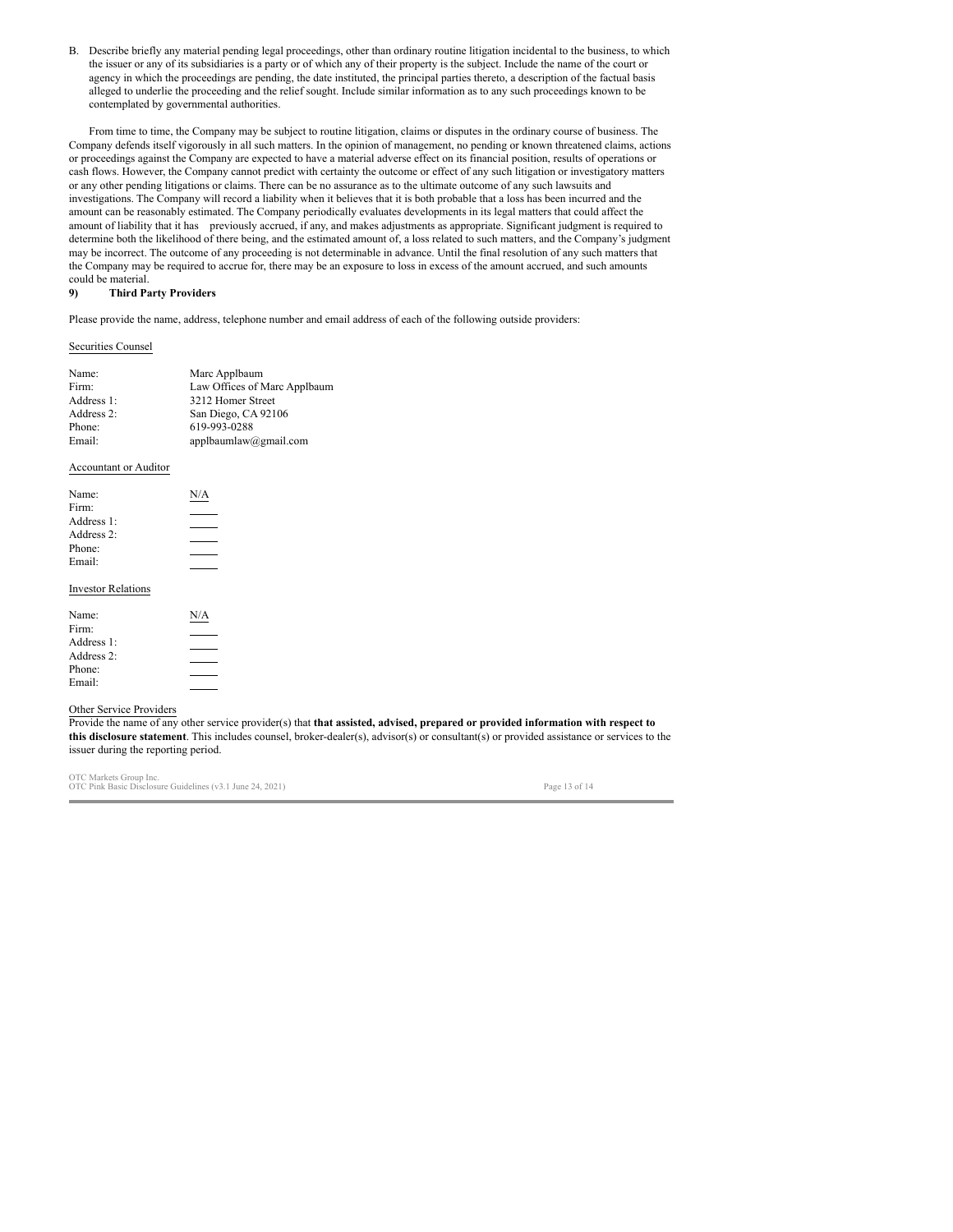| Name:               |  |
|---------------------|--|
| Firm:               |  |
| Nature of Services: |  |
| Address 1:          |  |
| Address $2$ :       |  |
| Phone:              |  |
| Email:              |  |

#### **Issuer Certification 10)**

*Principal Executive Of icer:*

The issuer shall include certifications by the chief executive officer and chief financial officer of the issuer (or any other persons with different titles but having the same responsibilities) in each Quarterly Report or Annual Report.

The certifications shall follow the format below:

I, Simon Rubin certify that:

1. I have reviewed this Quarterly Disclosure Statement of BOTS Inc.,

2. Based on my knowledge, this disclosure statement does not contain any untrue statement of a material fact or omit to state a material fact necessary to make the statements made, in light of the circumstances under which such statements were made, not misleading with respect to the period covered by this disclosure statement; and

3. Based on my knowledge, the financial statements, and other financial information included or incorporated by reference in this disclosure statement, fairly present in all material respects the financial condition, results of operations and cash flows of the issuer as of, and for, the periods presented in this disclosure statement.

March 15, 2022[Date] /s/S.Rubin[CEO's Signature] (Digital Signatures should appear as "/s/ [OFFICER NAME]") *Principal Financial Of icer:*

I, Simon Rubin certify that:

1. I have reviewed Quarterly Disclosure Statement of BOTS Inc.,

2. Based on my knowledge, this disclosure statement does not contain any untrue statement of a material fact or omit to state a material fact necessary to make the statements made, in light of the circumstances under which such statements were made, not misleading with respect to the period covered by this disclosure statement; and

3. Based on my knowledge, the financial statements, and other financial information included or incorporated by reference in this disclosure statement, fairly present in all material respects the financial condition, results of operations and cash flows of the issuer as of, and for, the periods presented in this disclosure statement.

March 15, 2022[Date] /s/ S.Rubin[CFO's Signature] (Digital Signatures should appear as "/s/ [OFFICER NAME]"

OTC Markets Group Inc. OTC Pink Basic Disclosure Guidelines (v3.1 June 24, 2021) Page 14 of 14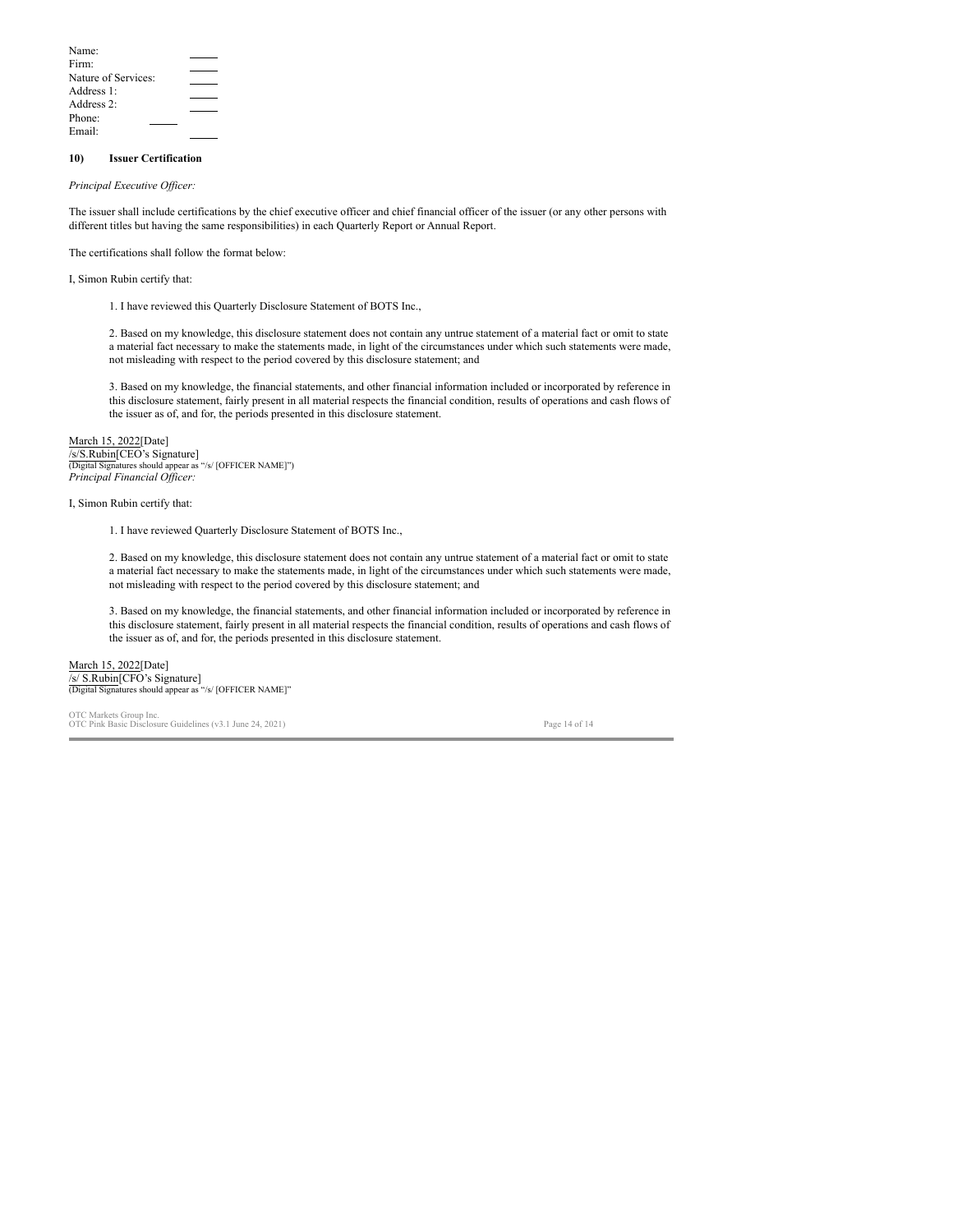### **BOTS, Inc. and SUBSIDIARIES Consolidated Balance Sheets (Unaudited)**

|                            | <b>ASSETS</b> | January 31,<br>2022 | April 30,<br>2021 |
|----------------------------|---------------|---------------------|-------------------|
| <b>Current Assets</b>      |               |                     |                   |
| Cash and cash equivalents  |               | \$2,272             | \$1,935           |
| Accounts receivable, net   |               | 4,768               |                   |
| Notes and other receivable |               | 1,293,200           | 1,246,146         |
| Total current assets       |               | 1,300,240           | 1,248,081         |
| Cost basis investment      |               | 969.071             | 969,071           |
| Intangible assets, net     |               | 5,247,390           | 4,569,960         |
| Total assets               |               | \$7,516,701         | \$6,787,112       |

### **LIABILITIES AND STOCKHOLDERS' EQUITY**

| Current Liabilibies                                                     |                |                |
|-------------------------------------------------------------------------|----------------|----------------|
| Accounts payable and accrued expenses                                   | \$23,732       | \$16,500       |
| Due to shareholder                                                      | 85,579         | 90,064         |
| Other current liabilities                                               | 499,533        | 508,317        |
| Total current liabilities                                               | 608,844        | 614,881        |
| <b>Total Liabilities</b>                                                | 608,844        | 614,881        |
| Stockholders' equity                                                    |                |                |
| Preferred stock, \$0.0001 par value; 90,000,000 shares authorized;      | 3,285          | 3,335          |
| $30,050,000$ and $33,350,000$ shares issued and outstanding, as January |                |                |
| 31, 2022                                                                |                |                |
| and April 30, 2021.                                                     |                |                |
| Common stock, \$0,0001 par value, voting; 2,000,000,000 shares          | 74.487         | 77,587         |
| authorized; 780,374,596 and 775,874,596 shares issued, and              |                |                |
| outstanding, as of January 31, 2022, and April 30, 2021, respectively.  |                |                |
| Treasury stock                                                          | (680, 330)     | (680, 330)     |
| Additional paid in capital                                              | 28,766,511     | 27,947,761     |
| Accumulated deficit                                                     | (21, 256, 096) | (21, 176, 122) |
| Total stockholders' equity                                              | 6,907,857      | 6,172,231      |
| Total liabilities and stockholders' equity                              | \$7,516,701    | \$6,787,112    |
|                                                                         |                |                |

See accompanying notes to unaudited consolidated financial statements.

OTC Markets Group Inc. OTC Pink Basic Disclosure Guidelines (v3.1 June 24, 2021) Page 15 of 14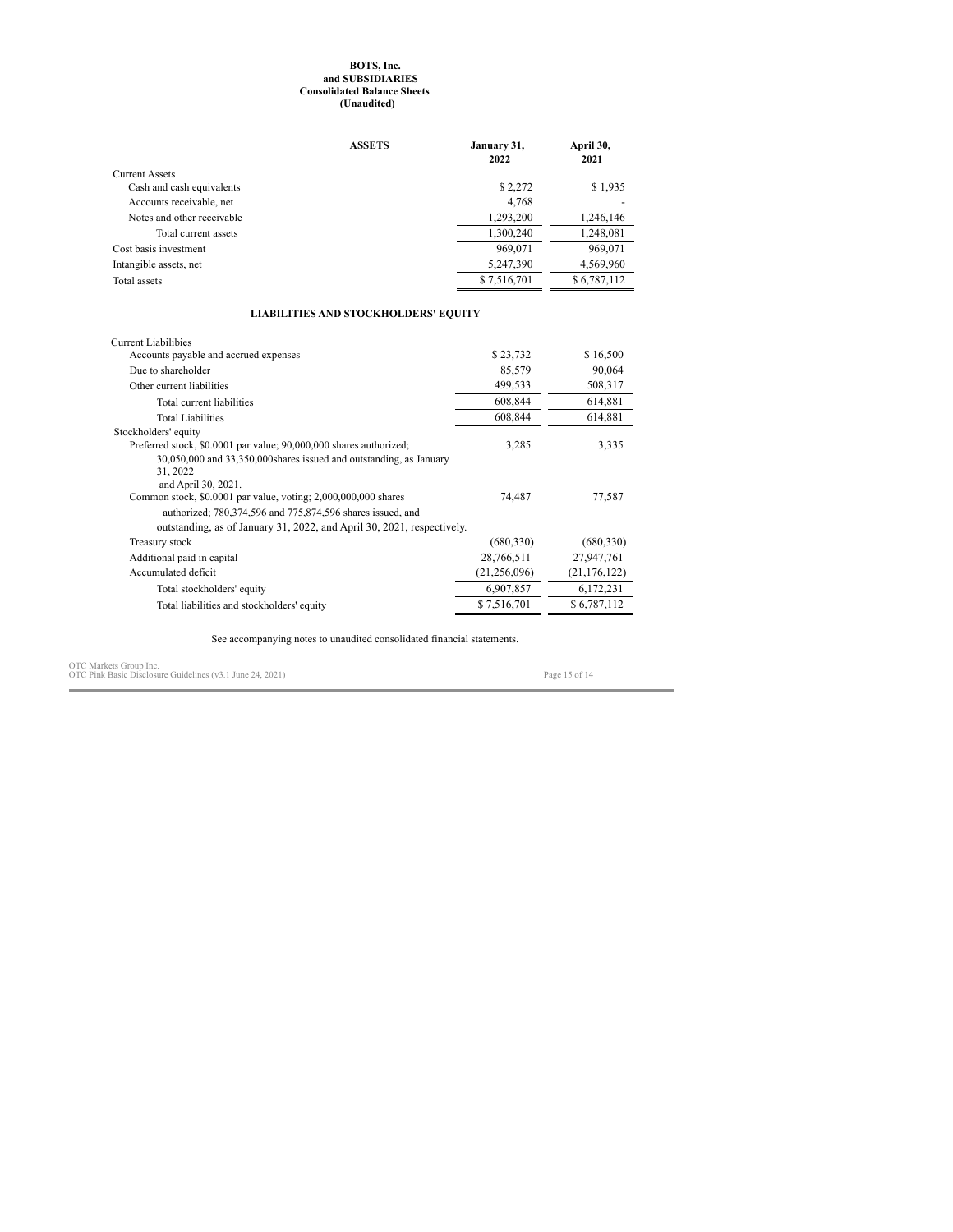### **BOTS, Inc. and SUBSIDIARIES Consolidated Statements of Operations (Unaudited)**

|                                                         | <b>For the Three Months</b> |              | <b>For the Six Months</b> |                          |  |
|---------------------------------------------------------|-----------------------------|--------------|---------------------------|--------------------------|--|
|                                                         | Ended January 31,           |              |                           | <b>Ended January 31,</b> |  |
|                                                         | 2022                        | 2021         | 2022                      | 2021                     |  |
| Selling, general, and administrative                    | 13,346                      | 2,942        | 29,258                    | 18,260                   |  |
| Professional fees                                       | 15,527                      | 12,900       | 23,123                    | 16,160                   |  |
| Stock based compensation                                |                             | 180,000      |                           | 3,900,000                |  |
| Marketing & advertising                                 | 1,212                       | 53,663       | 1,212                     | 55,246                   |  |
| Amortization and depreciation                           | 3,900                       | 42,987       | 7,800                     | 142,683                  |  |
| Total operating expenses                                | 33,985                      | 292,492      | 61,393                    | 4,127,944                |  |
| Income (Loss) from operations                           | (33,985)                    | (292, 492)   | (61, 393)                 | (4,127,944)              |  |
| Other income (expense)                                  | $\mathbf{0}$                | $(-13, 492)$ | 33,222                    | 61,229,410               |  |
| Net income (loss) before non-controlling interest       | (33,985)                    | (305, 984)   | (28, 171)                 | 57, 101, 466             |  |
| Loss on discontinued operations                         |                             |              |                           | (221, 840)               |  |
| Net income(loss) before minority interest               | (33,985)                    | (305, 984)   | (28, 171)                 | 56,879,626               |  |
| Net income (loss) attributable to controlling interest  | \$ (33,985)                 | \$ (305,984) | \$(28,171)                | \$56,879,626             |  |
| Basic and diluted (Loss) per share:                     |                             |              |                           |                          |  |
| Income (Loss) per share from continuing operations      | \$ 0.00                     | \$(0.00)     | \$(0.00)                  | \$0.08                   |  |
| Income (Loss) per share                                 | \$ 0.00                     | \$ (0.00)    | \$(0.00)                  | \$0.08                   |  |
| Weighted average shares outstanding - basic and diluted | 774,874,596                 | 774,986,335  | 774,874,596               | 755,961,553              |  |

See accompanying notes to audited consolidated financial statements.

OTC Markets Group Inc. OTC Pink Basic Disclosure Guidelines (v3.1 June 24, 2021) Page 16 of 14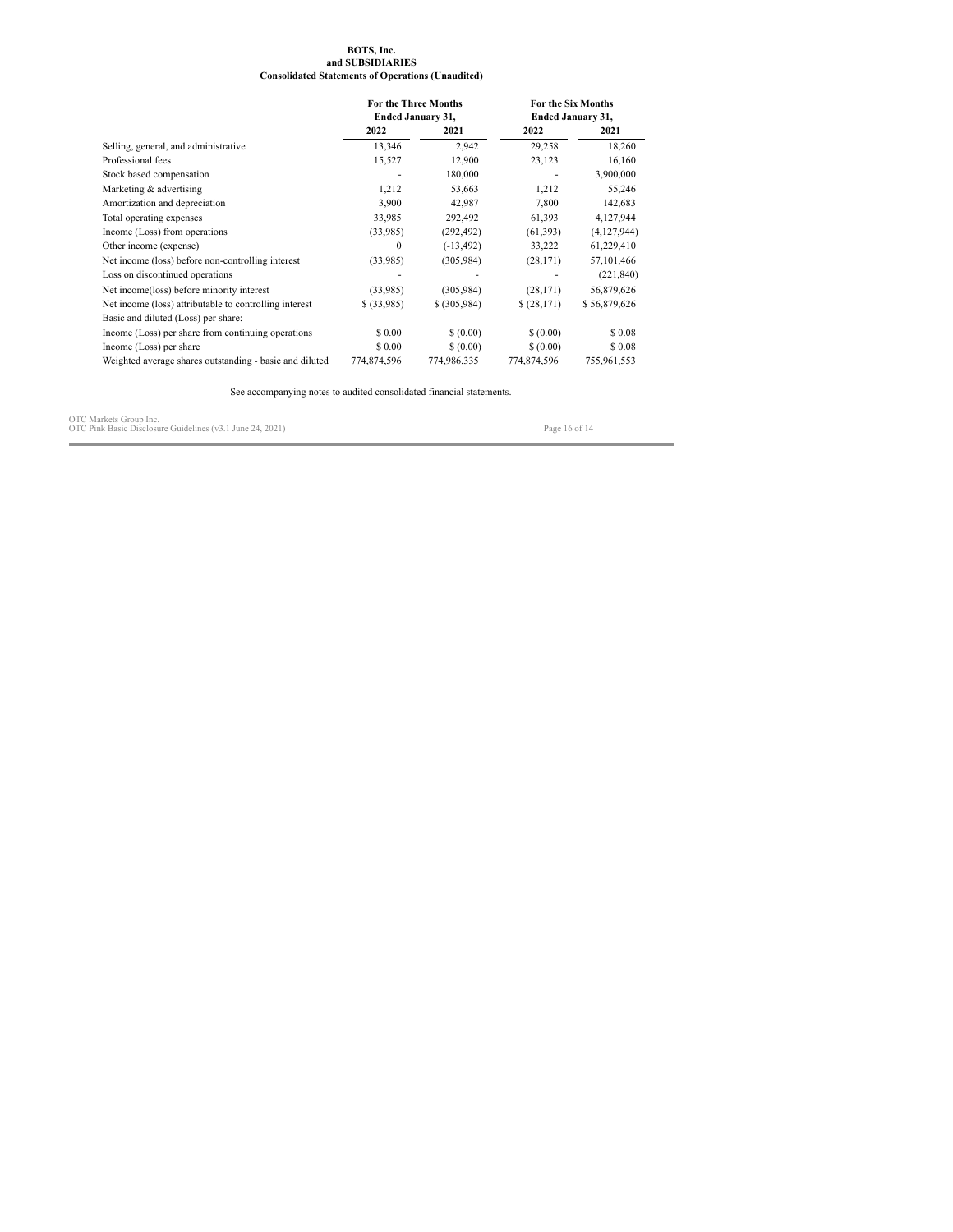### **BOTS, Inc. and SUBSIDIARIES Consolidated Statements of Changes in Stockholders' Equity (Unaudited)**

|                               |                        |                          |                     | 1       |                          |                          |                              |                          |                          |                                         |
|-------------------------------|------------------------|--------------------------|---------------------|---------|--------------------------|--------------------------|------------------------------|--------------------------|--------------------------|-----------------------------------------|
|                               | <b>Preferred Stock</b> |                          | <b>Common Stock</b> |         | <b>Treasury Stock</b>    |                          | <b>Additional</b><br>Paid-in | Non-<br>Controlling      | Accumulated              | <b>Total</b><br>Stockholders'<br>Equity |
|                               | <b>Shares</b>          | Amount                   | <b>Shares</b>       | Amount  | <b>Shares</b>            | Amount                   | Capital                      | Interest                 | Deficit                  | (Deficit)                               |
|                               |                        |                          |                     |         |                          |                          |                              |                          |                          |                                         |
| Balance - April 30, 2020      | 3,350,000              | 335                      | 505,374,596         | 50,537  | 1,700,000                | (680, 330)               | 13,981,354                   | 14,249                   | (13, 163, 908)           | 202,237                                 |
| Stock issued for services     |                        |                          | 170,500,000         | 17,050  |                          | ۰                        | 4,374,390                    |                          |                          | 4,391,440                               |
| Stock issued for acquisitions | 30,000,000             | 3,000                    | 100,000,000         | 10,000  |                          | $\overline{\phantom{a}}$ | 9,592,017                    | $\overline{\phantom{a}}$ | $\overline{\phantom{a}}$ | 9,605,017                               |
| Net income(loss)              |                        |                          |                     |         |                          | ۰                        |                              | (14,249)                 | (8,012,214)              | \$ (8,026,463)                          |
| Balance - April 30, 2021      | 33,350,000             | 3,335                    | 775,874,596         | 77,587  | 1,700,000                | (680, 330)               | 27,947,761                   | $\overline{\phantom{a}}$ | (21, 176, 122)           | 6,172,231                               |
| Stock issued for services     | ٠                      | $\overline{\phantom{a}}$ | 14,000,000          | 1,400   |                          | ٠                        | 813,700                      |                          | ٠                        | 815,100                                 |
| Stock issued for investments  |                        | $\overline{\phantom{a}}$ | 35,500,000          |         |                          |                          | ٠                            |                          |                          |                                         |
| Conversion of preferred to    |                        |                          |                     |         |                          |                          |                              |                          |                          |                                         |
| common shares                 | (500,000)              | (50)                     | 5,000,000           | 500     | $\overline{a}$           | $\overline{\phantom{a}}$ | 50                           | $\overline{\phantom{a}}$ | $\overline{\phantom{a}}$ | 500                                     |
| Retirement of shares          |                        | $\sim$                   | (50,000,000)        | (5,000) | $\overline{\phantom{a}}$ | ٠                        | 5,000                        | $\overline{\phantom{a}}$ | ٠                        |                                         |
| Net income(loss)              | ۰                      |                          |                     |         |                          |                          |                              | $\overline{\phantom{a}}$ | (79, 974)                | (79, 974)                               |
| Balance -January 31, 2022     | 32,850,000             | 3,285                    | 780,374,596         | 74,487  | 1,700,000                | (680, 330)               | 28,766,511                   | ٠                        | (21, 256, 096)           | 6,907,857                               |
|                               |                        |                          |                     |         |                          |                          |                              |                          |                          |                                         |

OTC Markets Group Inc. OTC Pink Basic Disclosure Guidelines (v3.1 June 24, 2021) Page 17 of 14

÷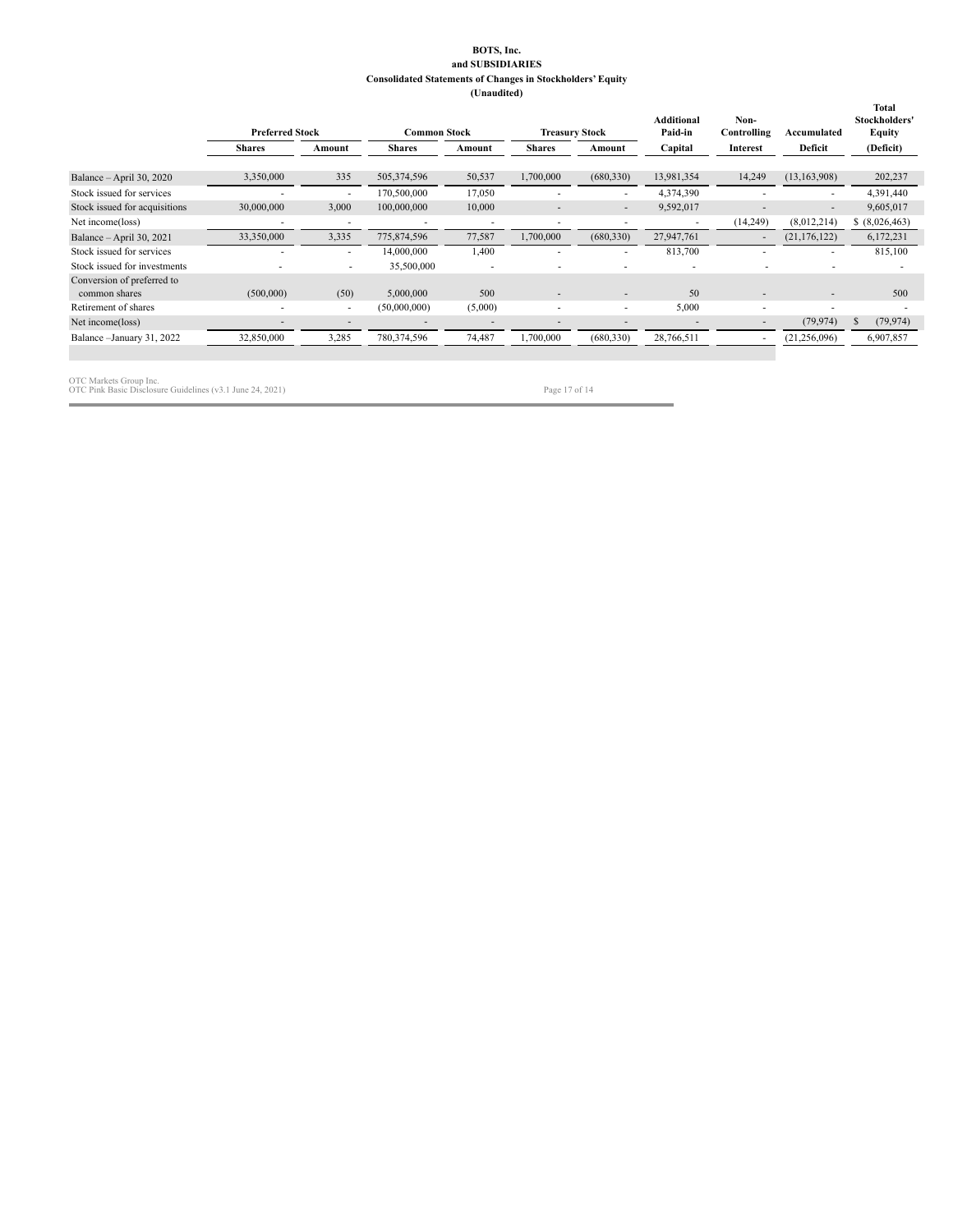### **BOTS, Inc. and SUBSIDIARIES Consolidated Statements of Cash Flows (Unaudited)**

|                                                                                                       | For Nine Months Ended<br>January 31, |                |  |
|-------------------------------------------------------------------------------------------------------|--------------------------------------|----------------|--|
| Operating Activities:                                                                                 | 2022                                 | 2021           |  |
| Net Income (Loss)                                                                                     | \$(79, 947)                          | \$56,874,805   |  |
| Adjustments to reconcile net income (loss) to net cash provided by (used in) operating<br>activities: |                                      |                |  |
| Depreciation and amortization                                                                         | 11,700                               | 142,683        |  |
| <b>Stock Based Compensation</b>                                                                       | 315,100                              | 3,900,000      |  |
| Accrued Interest, Net                                                                                 |                                      | (54, 839)      |  |
| Effects of discontinued operations, net                                                               |                                      | 317,530        |  |
| Impairment                                                                                            |                                      | 62,072         |  |
| Effects of Acquisitions, net                                                                          |                                      | (61, 244, 071) |  |
| Decrease (Increase) in:                                                                               |                                      |                |  |
| Accounts receivable, net                                                                              | (4,768)                              |                |  |
| Other receivables                                                                                     | (10, 878)                            |                |  |
| Inventory                                                                                             |                                      |                |  |
| Prepaid expenses and other current liabilities                                                        |                                      |                |  |
| Accounts payable, accrued expenses and taxes payable                                                  | 23,732                               | 12.000         |  |
| Total adjustments to reconcile net income to net cash                                                 | 311,154                              | (56,864,625)   |  |
| Net cash provided in operating activities                                                             | 231,207                              | 9,780          |  |
| Cashflows from Investing Activities:                                                                  |                                      |                |  |
| Increase (Decrease) in:                                                                               |                                      |                |  |
| Cost Basis Investment                                                                                 |                                      |                |  |
| Acquisition of property, plant, and equipment                                                         |                                      |                |  |
| Acquisition of intangible assets                                                                      | (189, 130)                           | (5,000)        |  |
| Net cash received in investing activities                                                             | (189, 130)                           | (5,000)        |  |
| Cash Flows From Financing Activities:                                                                 |                                      |                |  |
| Borrowing from related parties, net                                                                   | 26,300                               | 2,219          |  |
| Notes Payable                                                                                         | (68,040)                             | (50,000)       |  |
| Proceeds from issuance of stock, net                                                                  |                                      | 19,949         |  |
| Net cash provided by financing activities                                                             | (41,740)                             | (27, 832)      |  |
| Net Change in Cash                                                                                    | 337                                  | (23, 052)      |  |
| Cash at Beginning of Period                                                                           | 1,935                                | 24,695         |  |
| Cash at End of Period                                                                                 | \$2,272                              | \$1,643        |  |
| OTC Markets Group Inc.<br>OTC Pink Basic Disclosure Guidelines (v3.1 June 24, 2021)                   |                                      |                |  |
|                                                                                                       | Page 18 of 14                        |                |  |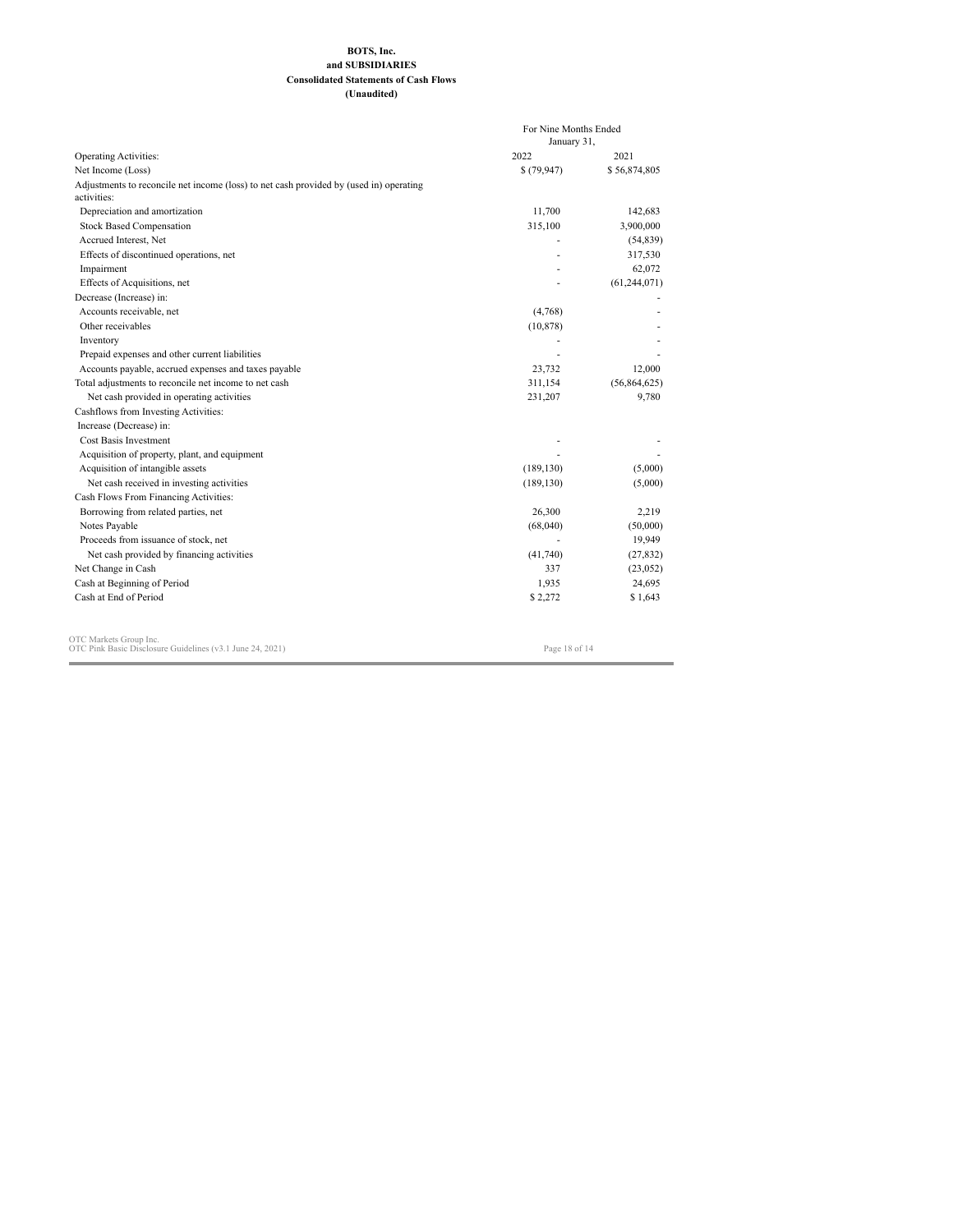### **NOTES TO AUDITED FINANCIAL STATEMENTS For the Quarter Ended January 31, 2022**

The accompanying consolidated unaudited financial statements of BOTS, Inc., (the "Company", "we", "our"), have been prepared in accordance with accounting principles generally accepted in the United States of America and the alternative disclosure rules of the OTC Markets.

### **Note 1. Organization and Basis of Presentation**

The accompanying consolidated audited financial statements of BOTS, Inc., (the "Company", "we", "our"), have been prepared in accordance with accounting principles generally accepted in the United States of America and the rules of the Securities and Exchange Commission ("SEC").

### **Basis of Presentation and Principles of Consolidation**

The accompanying consolidated financial statements include the accounts of the Company and its subsidiaries and have been prepared in accordance with U.S. generally accepted accounting principles ("GAAP"). All significant intercompany accounts and transactions have been eliminated.

The consolidated financial statements include the accounts of the Company and its subsidiaries:

· First Bitcoin Capital, LLC

### **Description of Business**

Originally, we were formed to open and operate a full-service day spa in Montrose, California. In October 2013 we repositioned ourselves as a technology company focused on two long-term secular trends sweeping the globe: (1) The decriminalization and legalization of marijuana for medicinal or recreational purposes; and (2) the adoption of electronic vaporizing cigarettes (commonly known as "eCigs").

The Company initially earned revenue through wholesale and retail sales of electronic cigarettes, vaporizers, and accessories in the United States. It offered electronic cigarettes and related products through its online store at www.mcig.org, as well as through the company's wholesale, distributor, and retail programs. We expanded operations to include the VitaCig brand in 2014.

From 2015 through 2020 the Company was involved in multiple cannabis business entities. We have elected to discontinue all operations in the cannabis markets and e-cig markets while focusing on robotics and blockchain technologies.

We operated multiple websites (which are not incorporated as part of this Form 10Q report). The Company's primary website is www.BOTS.bz.

### **Subsidiaries of the Company**

The Company currently operates, in addition to BOTS, Inc., the following subsidiaries which are consolidated:

### *First Bitcoin Capital, LLC*

On May 14, 2020, we acquired 100% of First Bitcoin Capital, LLC ("FBC"). FBC was incorporated on December 11, 2017, under the laws of the state of Colorado. FBC works in multiple areas of blockchain development and cryptocurrency.

### *CoinQX Exchange Limited*

On May 14, 2020, we acquired 100% of CoinQX Exchange, Limited ("CoinQX"). CoinQX was incorporated on July 4, 2014, in British Columbia, Canada. CoinQX has not yet begun operations.

OTC Markets Group Inc. OTC Pink Basic Disclosure Guidelines (v3.1 June 24, 2021) Page 19 of 14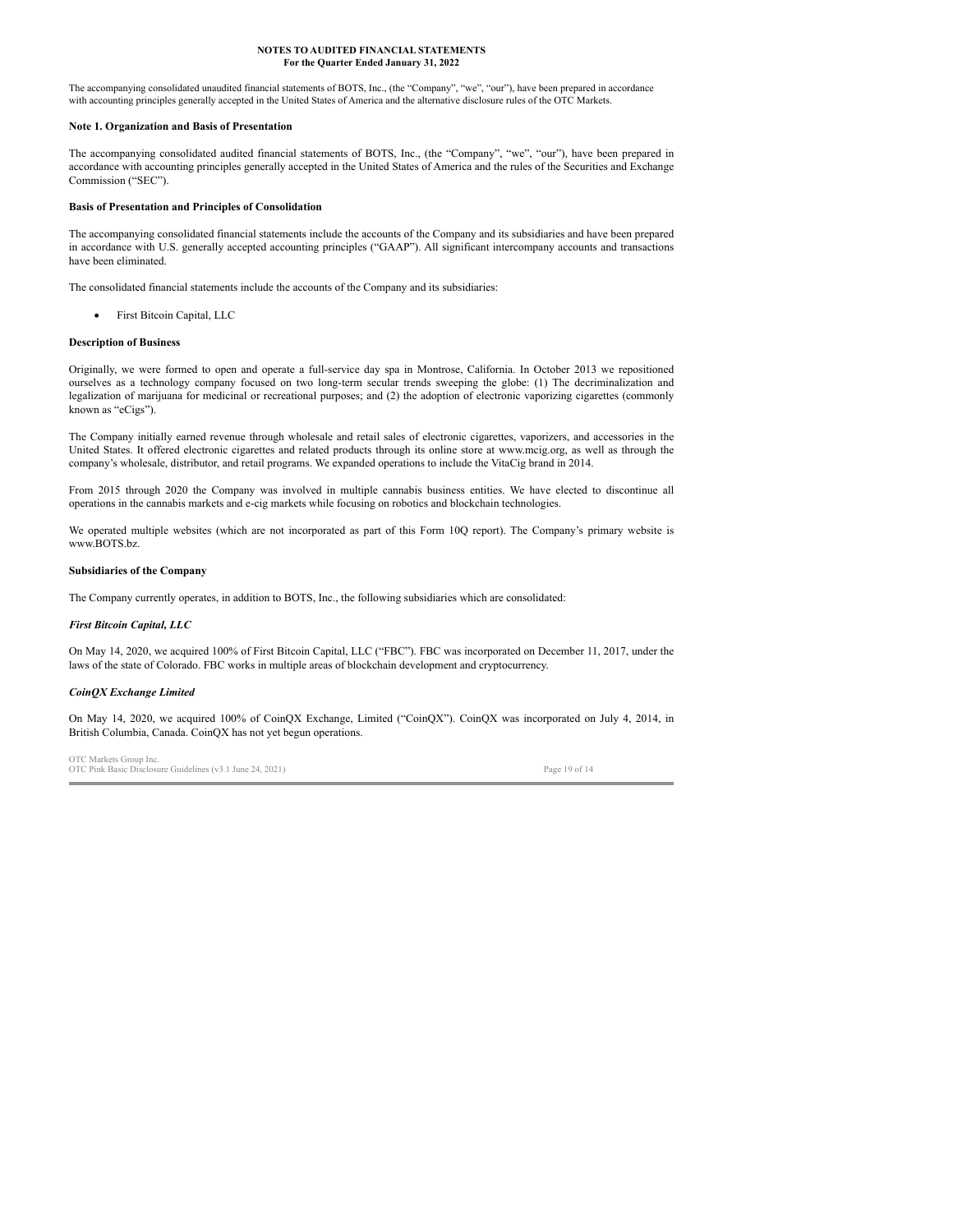### *420Wifi.com, llc*

On May 14, 2020, we acquired 100% of 420wifi.com, llc ("420wifi"). 420wifi was organized on January 18, 2019, under the laws of the state of Wyoming. 420wifi has not yet begun operations.

### *D'BOT Technology Corp*

On May 14, 2020, we acquired 100% of D'BOT Technology Corp ("DBOT"). DBOT was incorporated on March 15, 2019, under the laws of the state of Colorado. DBOT has not yet begun operations.

### **Note 2. Summary of Significant Accounting Policies**

### **Principles of Consolidation**

The consolidated financial statements include the accounts of the Company, the wholly owned subsidiaries of FBC. Significant intercompany balances and transactions have been eliminated.

### **Concentration of Credit Risk and Significant Customers**

Financial instruments which potentially subject the Company to a concentration of credit risk consist principally of temporary cash investments and accounts receivable. The Company places its temporary cash investments with financial institutions insured by the FDIC.

Concentrations of credit risk with respect to trade receivables are limited due to the diverse group of customers to whom the Company sells. The Company establishes an allowance for doubtful accounts when events and circumstances regarding the collectability of its receivables warrant based upon factors such as the credit risk of specific customers, historical trends, other information and past bad debt history. The outstanding balances are stated net of an allowance for doubtful accounts.

Under Topic 606, revenue is recognized when control of the promised goods or services is transferred to our customers, in an amount that reflects the consideration we expect to be entitled to in exchange for those goods or services.

We determine revenue recognition through the following steps:

- identification of the contract, or contracts, with a customer;
- identification of the performance obligations in the contract;
- determination of the transaction price;
- allocation of the transaction price to the performance obligations in the contract; and
- recognition of revenue when, or as, we satisfy a performance obligation.

### **Interest Receivable**

The Company's interest receivables are accrued from two convertible promissory notes. The interest will continue to accrue until such time as the debt is paid in full, or the Company elects to convert the promissory note, or a portion there of, into equity of the debtor.

### **Intangible Assets**

The Company's intangible assets consist of certain website development costs that is amortized over their useful life in accordance with the guidelines of *ASC 350-30 General Intangible Other than Goodwill* and *ASC 350-50 Website Development Costs*. In addition to these finite intangible assets, the Company accounts for its infinite intangible assets without depreciation and/or amortization. These assets are reviewed annually by an independent review to determine if an impairment should be recognized. As the Company owned no infinite intangible assets in the prior fiscal year ending April 30, 2020, no impairment was warranted for the Company's infinite intangible assets.

OTC Markets Group Inc.<br>OTC Pink Basic Disclosure Guidelines (v3.1 June 24, 2021) Page 20 of 14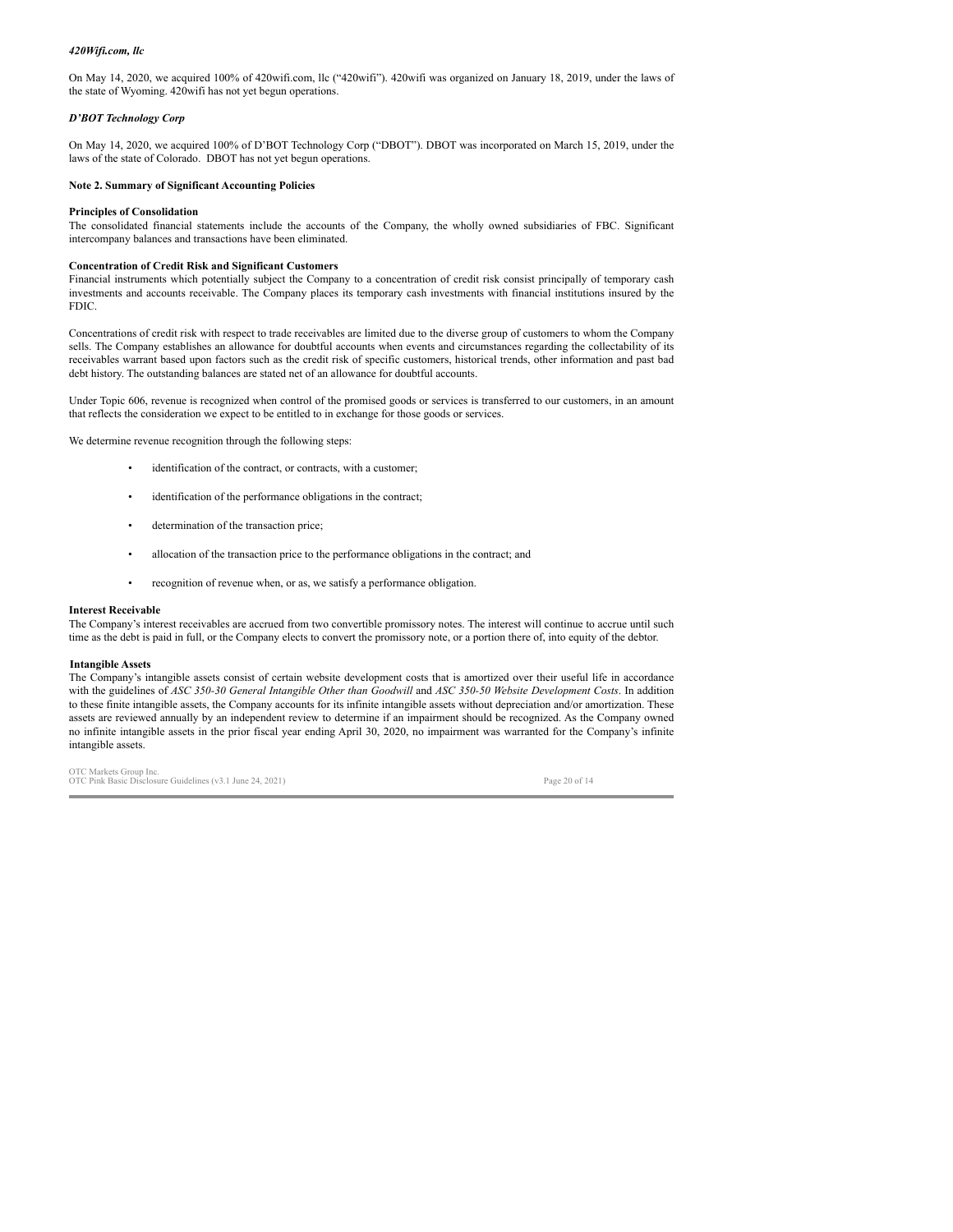### **Basic and Diluted Net Loss Per Share**

The Company follows *ASC Topic 260 – Earnings Per Share*, and *FASB 2015-06, Earnings Per Share* to account for earnings per share. Basic earnings per share ("EPS") calculations are determined by dividing net loss by the weighted average number of shares of common stock outstanding during the year. Diluted earnings per share calculations are determined by dividing net income by the weighted average number of common shares and dilutive common share equivalents outstanding. During periods when common stock equivalents, if any, are anti-dilutive they are not considered in the computation.

Basic net earnings (loss) per common share are computed by dividing the net earnings (loss) for the period by the weighted average number of common shares outstanding during the period. Diluted earnings (loss) per share are computed using the weighted average number of common and dilutive common stock equivalent shares outstanding during the period. Dilutive common stock equivalent shares consist of Series A convertible preferred stock, convertible debentures, stock options and warrant common stock equivalent shares.

### **Concentration of Credit Risk**

Financial instruments, which potentially subject us to concentrations of credit risk, consist principally of cash and trade receivables. Concentrations of credit risk with respect to trade receivables are limited due to the clients that comprise our customer base and their dispersion across different business and geographic areas. We estimate and maintain an allowance for potentially uncollectible accounts and such estimates have historically been within management's expectations.

Our cash balances are maintained in accounts held by major banks and financial institutions located in the United States. The Company may occasionally maintain amounts on deposit with a financial institution that are in excess of the federally insured limit of \$250,000. The risk is managed by maintaining all deposits in high quality financial institutions. The Company had \$0 and \$0 in excess of federally insured limits at January 31, 2022 and April 30, 2021.

### **Note 3. Going Concern**

The Company's financial statements are prepared using generally accepted accounting principles, which contemplate the realization of assets and liquidation of liabilities in the normal course of business. Because the business is new and has a limited history and relatively few sales, no certainty of continuation can be stated. The accompanying financial statements for the periods ended October 31, 2021, and October 31, 2020, have been prepared assuming that the Company will continue as a going concern, which contemplates the realization of assets and satisfaction of liabilities in the normal course of business.

The Company has suffered losses from operations and has an accumulated deficit, which raise substantial doubt about its ability to continue as a going concern.

Management is taking steps to raise additional funds to address its operating and financial cash requirements to continue operations in the next twelve months. Management has devoted a significant amount of time in the raising of capital from additional debt and equity financing. However, the Company's ability to continue as a going concern is dependent upon raising additional funds through debt and equity financing and generating revenue. There are no assurances the Company will receive the necessary funding or generate revenue necessary to fund operations. The financial statements contain no adjustments for the outcome of this uncertainty.

### **Note 4. Cost Basis Investments**

The Company has invested \$969,071 through January 31, 2022, in First Bitcoin Capital, LLC

### **Note 5. Acquisition**

On May 15, 2020, the Company acquired First Bitcoin Capital, LLC and all the assets of First Bitcoin Capital Corp. The Company acquired all cash, inventory, prepaid expenses, inventory, fixed assets, and intellectual property for a total purchase price of \$10,120,000. The Company issued 100,000,000 common shares and 30,000,000 Series A Preferred shares at the rate of \$0.0253 per underlying common share. The Company has 60,000,000 Series A Preferred held in reserve for issuance should certain milestones be achieved over the course of three years.

OTC Markets Group Inc.<br>OTC Pink Basic Disclosure Guidelines (v3.1 June 24, 2021) Page 21 of 14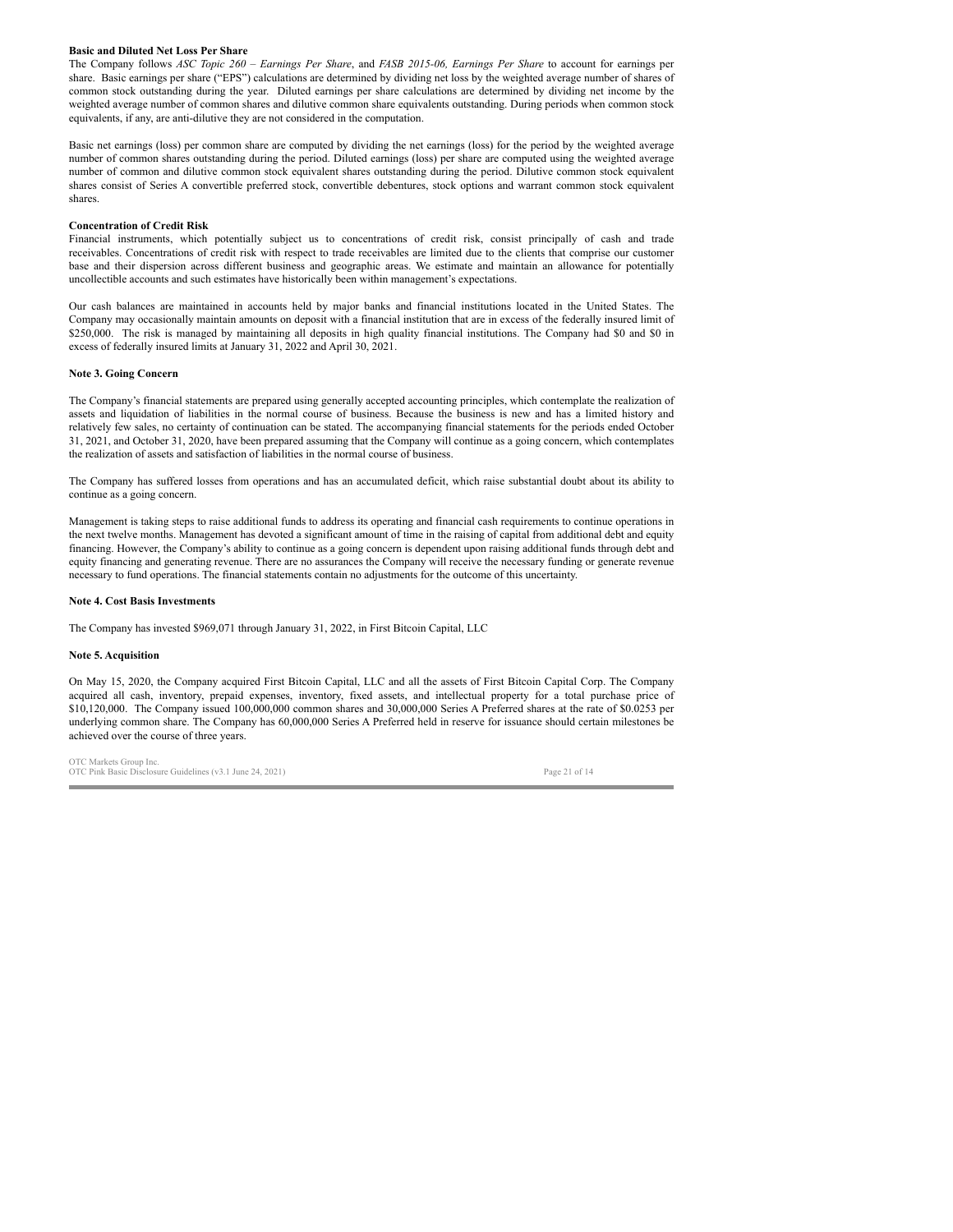In accordance to rule, the following table reflects the determination of the purchase price of the assets of First Bitcoin Capital Corp and the business entity of First Bitcoin Capital, LLC:

| <b>Acquisition of First Bitcoin Capital Corp Assets</b> |  |
|---------------------------------------------------------|--|
|---------------------------------------------------------|--|

| Cash                       | 800           |
|----------------------------|---------------|
| Patent                     | 308,750       |
| Interest receivable        | 25,058        |
| Notes receivable           | 1,191,307     |
| Cost basis investments     | 972,425       |
| Non-current digital assets | 214,264,073   |
| Total assets acquired      | 216, 762, 413 |
|                            |               |
| Reserve for devaluation    | 145, 372, 485 |
| Total liabilities assumed  | 145,372,485   |
| Net acquisition assets     | 71,389,928    |
|                            |               |

| <b>Total Purchase Price</b>                                |            |
|------------------------------------------------------------|------------|
| Common Stock issued as part of acquisition (100,000,000)   | 2,530,000  |
| Preferred Stock issued as part of acquisition (90,000,000) | 22,770,000 |
| <b>Total Purchase Price</b>                                | 25,300,000 |
| Reserve for unissued stock                                 | 15,180,000 |
| Stock issued as part of purchase                           | 10,120,000 |
| Net acquisition assets                                     | 71,389,928 |
| Gain on Assets                                             | 61,269,928 |

### **Note 6. Related Parties and Related Party Transactions**

Mr. Rosenberg, the Company's former CEO/CFO provided funding for the Company from time to time. During the nine months ended January 31, 2022, Mr. Rosenberg paid multiple expense on behalf of the Company, and received multiple payments from the Company as payment against the advances made. Mr. Rosenberg is owed \$85,578 as due to related party as of January 31, 2022

First Bitcoin Capital Corp, an affiliate shareholder of the Company's provides funding for First Bitcoin Capital, LLC, a wholly owned subsidiary of the Company. During the year ended April 30, 2021, First Bitcoin Capital Corp has funded \$6,113 to the Company.

Mr. Rosenberg received 80,000,000 shares of common stock for services provided in the acquisition of First Bitcoin Capital Corp assets and First Bitcoin Capital, LLC.

On April 29, 2020, we converted 5,000,000 of OBITX, Inc., common shares owned by us into 500,000 shares of Series B Preferred stock. The conversion was according to the terms of the Series B Preferred stock and as such there was no gain or loss on the transaction. BOTS may not convert the Series B Preferred shares into common shares until 24 months have expired from the transaction.

On August 23, 2021, Mr. Rosenberg converted 500,000 shares of Series B Preferred stock into 5,000,000 shares of common stock.

### **Note 7. Cryptocurrency Assets**

During the year months ended April 30, 2021, the Company started transacting business with cryptocurrency assets. The Company records the asset as an Intangible Asset with Infinite Life. We classify cryptocurrency that have a market value and substantial liquidity as Current Intangible Assets. Cryptocurrency that does not trade on a market or have limited liquidity are classified as Noncurrent Intangible Assets.

| OTC Markets Group Inc.                                    |               |
|-----------------------------------------------------------|---------------|
| OTC Pink Basic Disclosure Guidelines (v3.1 June 24, 2021) | Page 22 of 14 |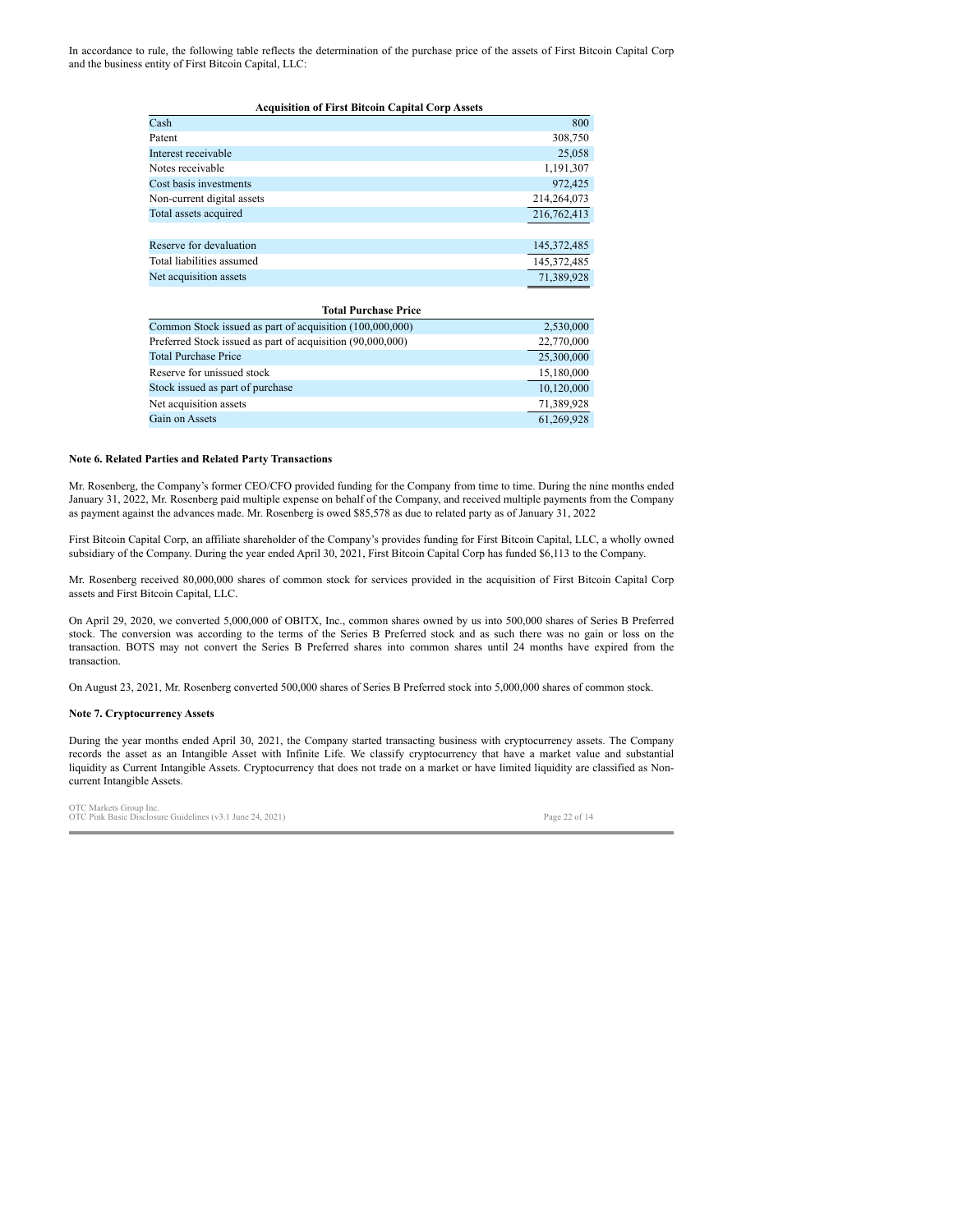### **Schedule of Digital Currencies – Non-current**

|                          |                 | Cost per<br>Currency     | <b>Total</b><br>Cost       |
|--------------------------|-----------------|--------------------------|----------------------------|
| First Bitcoin (BIT)      | 17,120,497,315  | \$ 0.004029              | $\mathbb{S}$<br>69,114,447 |
| President Trump (PRES)   | 55,869,517,129  | $\overline{a}$           | 145,372,484                |
| KiloCoin (KLC)           | 998,560,007     | $\overline{a}$           |                            |
| TeslaCoilCoin (TESLA) *  | 3,988,609       | $\overline{a}$           | 622                        |
| Siacoin (SC)             | 342,348         | ÷,                       | ÷,                         |
| Alphabit (ABC)           | 199,999,982     | $\overline{a}$           | $\overline{\phantom{a}}$   |
| Perkscoin                | 2,083,333       | $\overline{a}$           | ÷,                         |
| OTC Coin                 | 19,996,895,800  | $\overline{a}$           | ÷,                         |
| President Johnson (GARY) | 54,987,192,536  |                          | ÷,                         |
| Hillary (HILL)           | 55,967,772,167  | ÷,                       |                            |
| <b>BURN</b>              | 55,968,072,167  | ٠                        | ٠                          |
| Bitcoin Futures (XBU)    | 8,977,777       | $\overline{a}$           | ÷,                         |
| Alteoin (ALT)            | 10,888          | $\overline{a}$           | ÷,                         |
| <b>BPU</b>               | 8,999,000       | $\overline{a}$           | $\overline{\phantom{a}}$   |
| <b>BPL</b>               | 8,999,000       | $\overline{a}$           | ÷,                         |
| <b>BCN</b>               | 8,999,000       | L,                       |                            |
| <b>BXT</b>               | 8,999,000       | Ξ                        |                            |
| <b>XBC</b>               | 8,999,000       | ÷.                       | $\overline{a}$             |
| <b>XOM</b>               | 4,090,505       | $\overline{a}$           | ÷,                         |
| <b>WEED</b>              | 77,141,332      | $\overline{\phantom{a}}$ |                            |
| Fly (LOYAL)              | 2,254,750,118   | $\overline{a}$           | ÷,                         |
| Catalan Coin             | 92,233,720,368  | ÷,                       |                            |
| <b>OPRAH</b>             | 1,266,805,361   | ÷,                       | ÷,                         |
| <b>HERB</b>              | 888, 888, 888   | $\overline{a}$           | ÷.                         |
| MoshiachCoin             | 379,164         |                          |                            |
| <b>HEMP</b>              | 100,000,000     | ÷,                       | ÷,                         |
| MaidSafeCoin (MAID)      | 71              | $\blacksquare$           | ÷,                         |
| <b>AFG</b>               | 100,000,000,000 | ÷.                       | ÷.                         |
| AAL                      | 91,818,181,818  | $\overline{a}$           | L.                         |
| <b>UAL</b>               | 91,818,181,818  | $\blacksquare$           | $\overline{\phantom{0}}$   |
| <b>FFT</b>               | 91,818,181,818  | ÷,                       | ٠                          |
| <b>HAL</b>               | 91,818,181,818  |                          |                            |
| <b>SWA</b>               | 91,818,181,818  | $\blacksquare$           | ÷,                         |
| <b>PURPOSE</b>           | 92,000,000,000  | $\overline{a}$           | ÷.                         |
| <b>UAE</b>               | 1,000,000,000   | $\overline{a}$           | ä,                         |
| QTR                      | 1,000,000,000   | $\overline{\phantom{a}}$ | $\overline{\phantom{0}}$   |
| <b>SIA</b>               | 1,000,000,000   | $\overline{a}$           | ٠                          |
| <b>CPA</b>               | 1,000,000,000   | $\overline{a}$           |                            |
| <b>ANA</b>               | 1,000,000,000   | $\blacksquare$           |                            |
| <b>KZR</b>               | 1,000,000,000   | $\overline{a}$           |                            |
| <b>HVN</b>               | 1,000,000,000   |                          |                            |
| LAN                      | 1,000,000,000   |                          |                            |

OTC Markets Group Inc. OTC Pink Basic Disclosure Guidelines (v3.1 June 24, 2021) Page 23 of 14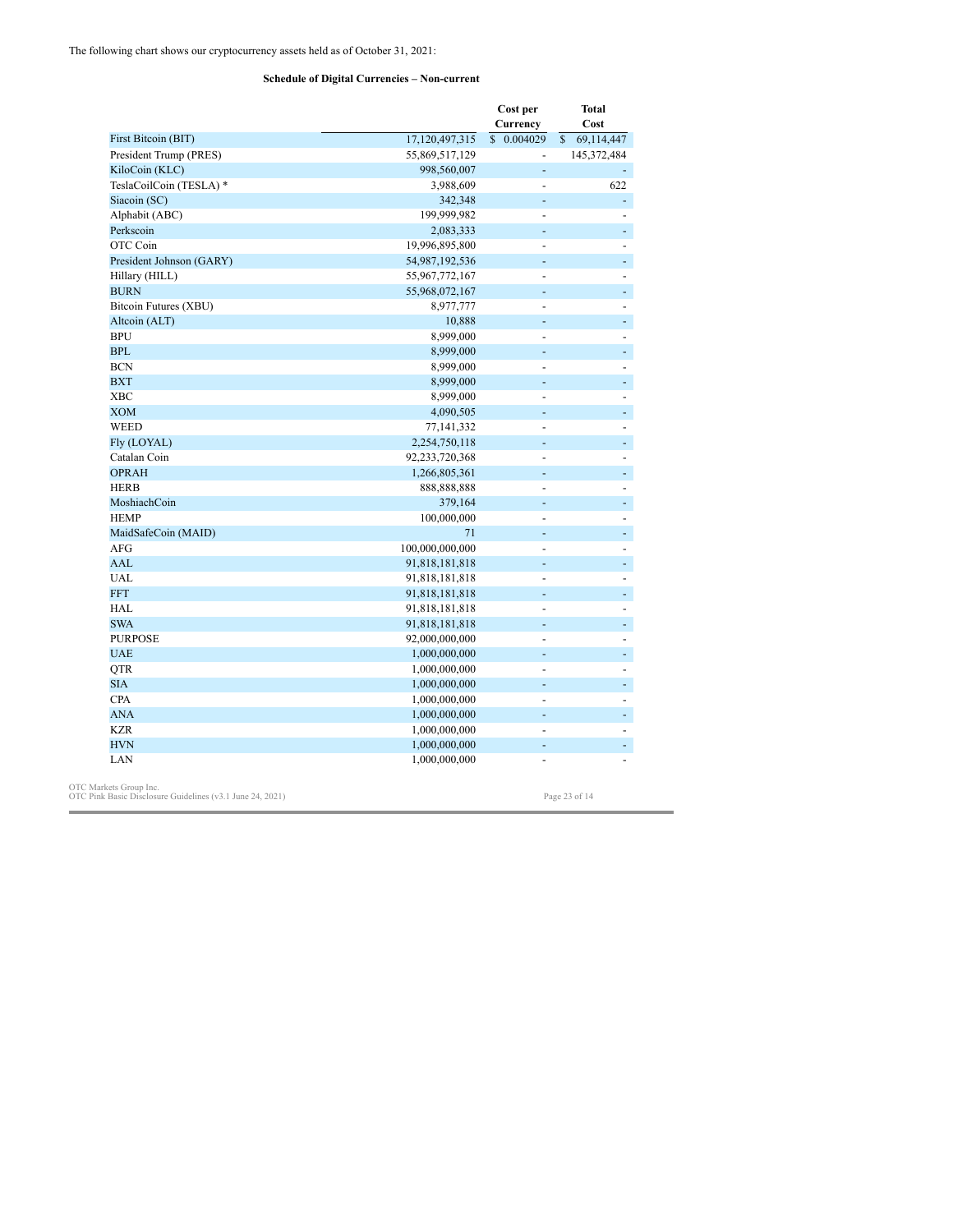| <b>JAA</b> | 1,000,000,000 | ٠                              |                |
|------------|---------------|--------------------------------|----------------|
| JAL        |               | 1,000,000,000                  |                |
| <b>BKP</b> |               | 1,000,000,000                  |                |
| <b>AUA</b> |               | 1,000,000,000                  |                |
| <b>VOZ</b> |               | 1,000,000,000                  |                |
| <b>ANZ</b> |               | 1,000,000,000                  |                |
| AAR        |               | 1,000,000,000                  |                |
| <b>SWR</b> |               | 1,000,000,000                  |                |
| <b>AFR</b> |               | 1,000,000,000                  |                |
| <b>THA</b> |               | 1,000,000,000                  |                |
| <b>CHH</b> |               | 92,818,181,818                 |                |
| GIA        |               | 1,000,000,000                  |                |
| DLH        |               | 1,000,000,000                  |                |
| QFA        |               | 1,000,000,000                  |                |
| <b>EVA</b> |               | 1,000,000,000                  |                |
| <b>THY</b> |               | 1,000,000,000                  |                |
| <b>ETD</b> |               | 1,000,000,000                  |                |
| APJ        |               | 1,000,000,000                  |                |
| <b>EYH</b> |               | 1,000,000,000                  |                |
| <b>EWG</b> |               | 1,000,000,000                  |                |
| <b>BER</b> |               | 1,000,000,000                  |                |
| MAU        |               | 1,000,000,000                  |                |
| JAI        |               | 1,000,000,000                  |                |
| <b>AHY</b> |               | 1,000,000,000                  |                |
| <b>CMP</b> |               | 1,000,000,000                  |                |
| <b>ALK</b> |               | 1,000,000,000                  |                |
| <b>TOM</b> |               | 1,000,000,000                  |                |
| <b>TAP</b> |               | 1,000,000,000                  |                |
| <b>SEY</b> |               | 1,000,000,000                  |                |
| SAS        |               | 1,000,000,000                  |                |
| SCO        |               | 1,000,000,000                  |                |
| <b>ASA</b> |               | 1,000,000,000                  |                |
| <b>DAT</b> |               | 1,000,000,000                  |                |
| <b>AZA</b> |               | 1,000,000,000                  |                |
| <b>TAM</b> |               | 1,000,000,000                  |                |
| <b>AVA</b> |               | 1,000,000,000                  |                |
| <b>AZU</b> |               | 1,000,000,000                  |                |
| <b>JSA</b> |               | 1,000,000,000                  |                |
| <b>JBU</b> |               | 92,818,181,818                 |                |
| <b>IBE</b> |               | 1,000,000,000                  |                |
| IGO        |               | 1,000,000,000                  | -              |
| <b>WJA</b> |               | 1,000,000,000                  | $\overline{a}$ |
| <b>EIN</b> |               | 1,000,000,000                  | ٠              |
| XAX        |               | 1,000,000,000<br>1,000,000,000 | $\overline{a}$ |
| POE        |               |                                | -              |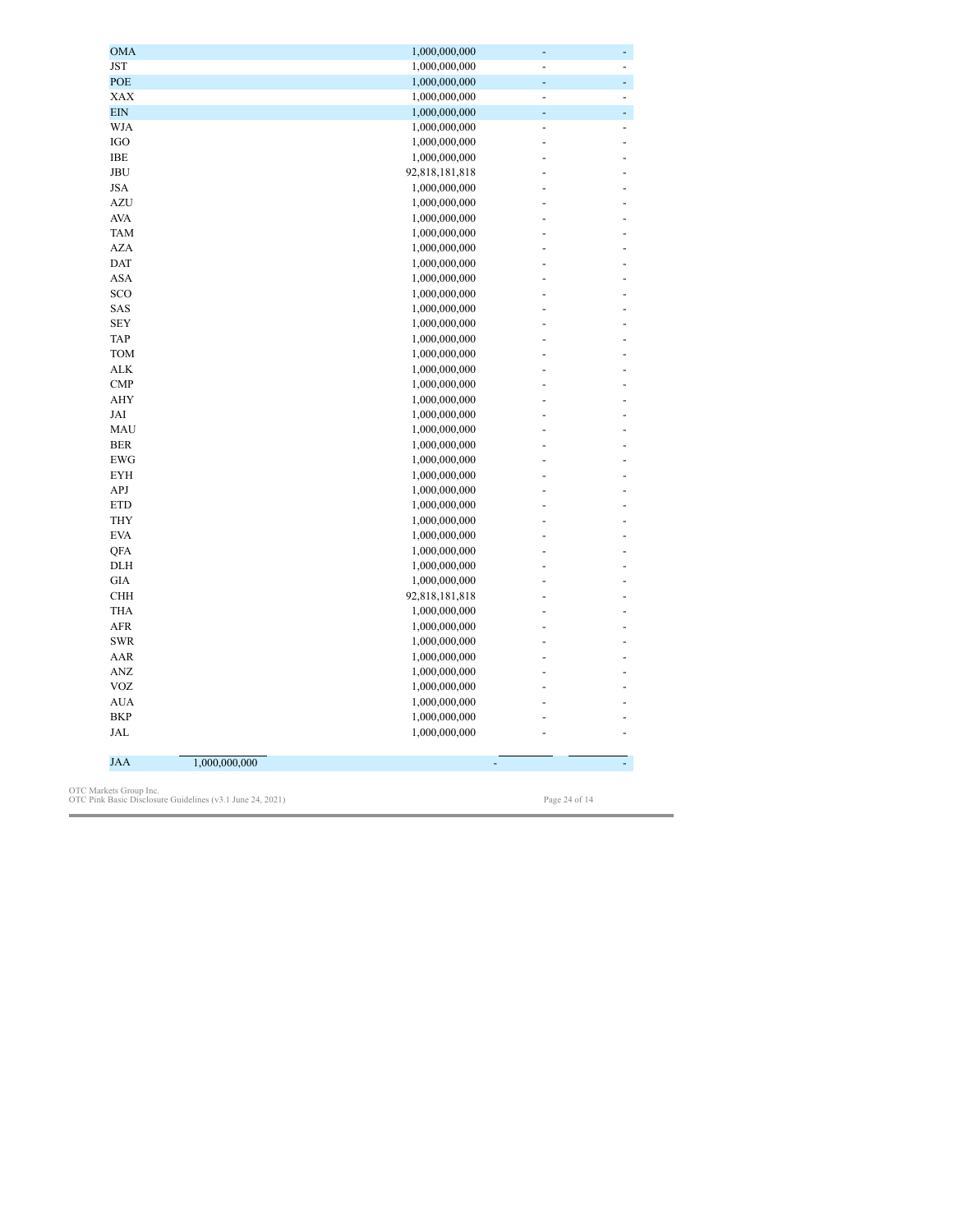| <b>JAT</b>  | 1,000,000,000  |                          |                              |
|-------------|----------------|--------------------------|------------------------------|
| <b>HAD</b>  | 1,000,000,000  |                          |                              |
| <b>AXM</b>  | 1,000,000,000  |                          |                              |
| <b>KLM</b>  | 1,000,000,000  |                          | ä,                           |
| <b>VRD</b>  | 1,000,000,000  | ٠                        | $\overline{\phantom{a}}$     |
| <b>BAW</b>  | 92,818,181,818 | ÷,                       | ä,                           |
| <b>FIN</b>  | 1,000,000,000  | ÷,                       |                              |
| <b>VIR</b>  | 1,000,000,000  | ٠                        | ÷,                           |
| <b>CRK</b>  | 1,000,000,000  | ÷,                       | $\qquad \qquad \blacksquare$ |
| <b>NAX</b>  | 1,000,000,000  | ٠                        | ÷,                           |
| <b>ACA</b>  | 1,000,000,000  | ÷,                       | $\blacksquare$               |
| <b>CSN</b>  | 1,000,000,000  | ٠                        | ÷                            |
| <b>AEE</b>  | 1,000,000,000  | ÷                        | $\overline{\phantom{a}}$     |
| <b>MAS</b>  | 1,000,000,000  | ÷,                       | $\blacksquare$               |
| DAL         | 92,818,181,818 | ÷,                       | ÷,                           |
| <b>KAL</b>  | 1,000,000,000  |                          | ÷,                           |
| CAL         | 1,000,000,000  |                          |                              |
| <b>EZY</b>  | 1,000,000,000  |                          | ÷,                           |
| <b>SLK</b>  | 1,000,000,000  | ÷                        | ÷,                           |
| <b>AFL</b>  | 1,000,000,000  | ÷,                       | Ξ                            |
| <b>SAA</b>  | 1,000,000,000  | ÷,                       | ÷,                           |
| <b>CES</b>  | 1,000,000,000  |                          |                              |
| <b>GFA</b>  | 1,000,000,000  | ÷                        | ÷                            |
| <b>ICE</b>  | 1,000,000,000  | ÷,                       | ÷                            |
| <b>SVA</b>  | 1,000,000,000  | $\blacksquare$           | $\overline{a}$               |
| PAL         | 1,000,000,000  | ٠                        | Ξ                            |
| EGF         | 1,000,000,000  | ÷,                       | $\overline{\phantom{a}}$     |
| <b>KQA</b>  | 1,000,000,000  | L,                       | ÷                            |
| <b>DTA</b>  | 1,000,000,000  | ÷,                       | ÷,                           |
| <b>CCA</b>  | 1,000,000,000  |                          | ÷,                           |
| <b>TSC</b>  | 1,000,000,000  |                          | ÷,                           |
| <b>ANE</b>  | 1,000,000,000  |                          | ÷.                           |
| <b>DKH</b>  | 1,000,000,000  | L,                       | ÷,                           |
| <b>FJI</b>  | 1,000,000,000  | ÷                        | $\overline{a}$               |
| LOTP        | 1,000,000,000  | ÷,                       | ÷,                           |
| CAW         | 1,000,000,000  | ÷,                       | ÷,                           |
| <b>AMX</b>  | 1,000,000,000  | ÷,                       | $\overline{\phantom{a}}$     |
| <b>RBA</b>  | 1,000,000,000  | ÷                        | ÷                            |
| <b>GCRC</b> | 1,000,000,000  | $\overline{\phantom{a}}$ | $\overline{\phantom{a}}$     |
| <b>TGW</b>  | 1,000,000,000  | -                        | ÷                            |
| <b>MNO</b>  | 1,000,000,000  | ÷,                       | $\overline{\phantom{a}}$     |
| <b>RJA</b>  | 1,000,000,000  | $\overline{a}$           | $\blacksquare$               |
| <b>SEJ</b>  | 1,000,000,000  | ÷,                       | $\overline{\phantom{a}}$     |
| <b>WOWN</b> | 1,000,000,000  | ÷,                       | $\blacksquare$               |
| SW          | 1,000,000,000  |                          |                              |
| <b>FS</b>   | 1,000,000,000  |                          |                              |
| RT          | 1,000,000,000  | ÷                        |                              |
| <b>BW</b>   | 1,000,000,000  |                          |                              |
|             |                |                          |                              |

OTC Markets Group Inc.<br>OTC Pink Basic Disclosure Guidelines (v3.1 June 24, 2021) Page 25 of 14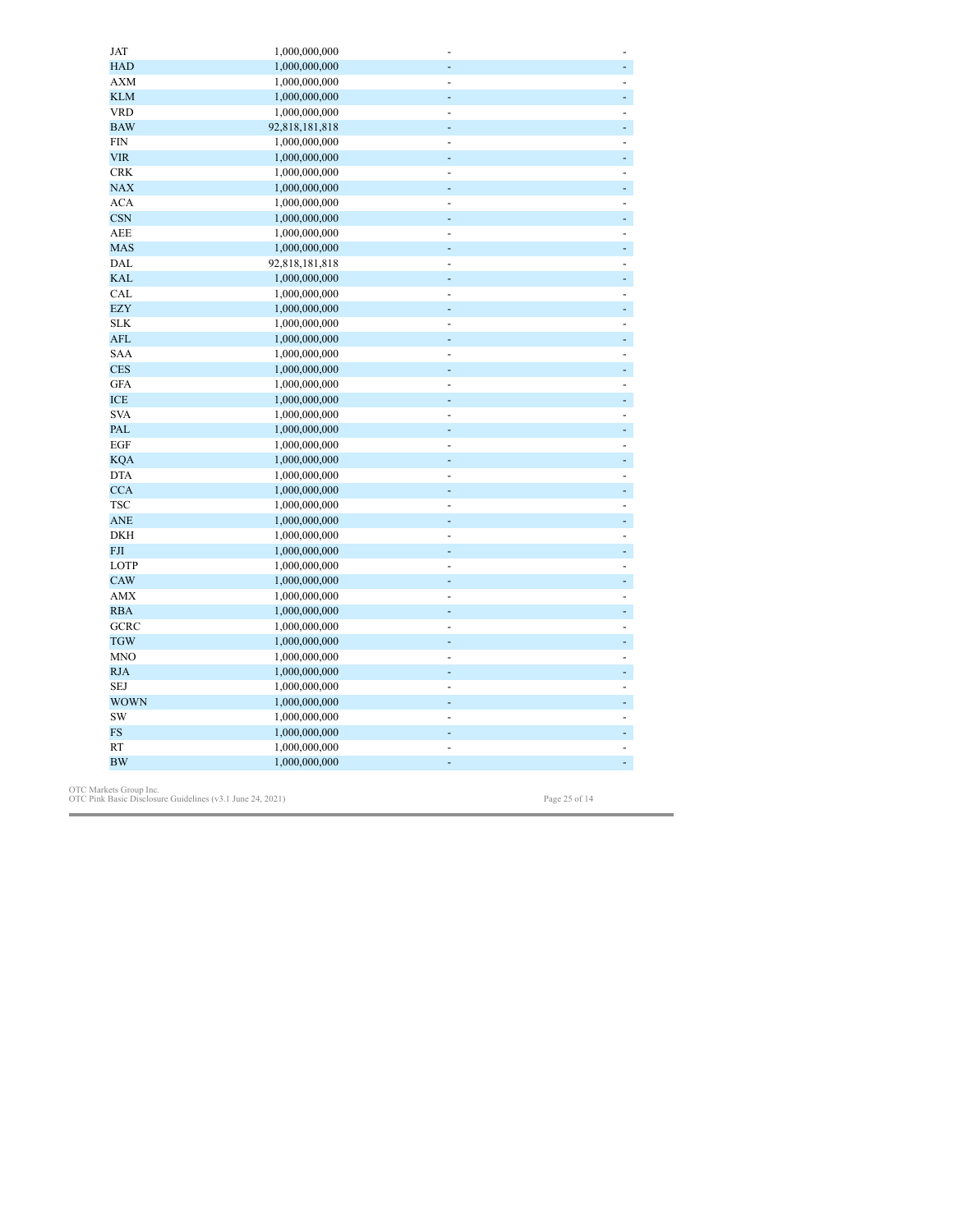| JJ             | 1,000,000,000  | -                        | -             |
|----------------|----------------|--------------------------|---------------|
| <b>MC</b>      | 1,000,000,000  | ٠                        | -             |
| HH             | 1,000,000,000  | $\overline{\phantom{a}}$ | -             |
| IC             | 1,000,000,000  | ٠                        | -             |
| <b>CH</b>      | 92,818,181,818 | $\overline{\phantom{a}}$ | -             |
| <b>WY</b>      | 1,000,000,000  | ٠                        | -             |
| Total          |                |                          | \$214,487,552 |
| Reserve        |                |                          | 210,209,892   |
| Carrying Value |                |                          | 4,277,660     |

### **Note 8. Discontinued Operations**

During the three months ended October 31, 2020, the company wrote-off its investments into BRRX Management joint venture and eliminated the value of its California City cannabis license. This write-off resulted in an expense from discontinued operations of \$211,839

### **Note 9. Stockholders' Equity**

### **Common Stock**

As of January 31, 2022, the Company was authorized to issue 2,000,000,000 common shares at a par value of \$0.0001. As of January 31, 2022, the Company had issued and outstanding 780,374,596. common shares.

On May 14, 2020, the Company issued 50,000,000 shares of common stock to Overwatch Partners, Inc., as part of payment for services provided as part of the acquisition of First Bitcoin Capital Corp assets and First Bitcoin Capital, LLC.

On May 14, 2020, issued 80,000,000 shares of common stock as stock-based compensation to Paul Rosenberg for services provided as the CEO of the Company.

The Company issued 10,000,000 shares of common stock to Carl G. Hawkins for legal services provided through May 14, 2020. The Law Offices of Carl G Hawkins provided legal services to the Company.

The Company issued 10,000,000 shares of common stock to Law Offices of Thomas G Amon for legal services provided through May 14, 2020, for legal services to the Company.

On May 15, 2020, we issued 100,000,000 common shares to First Bitcoin Capital Corp in an asset purchase.

On July 20, 2020, we issued 15,000,000 shares of common stock to APO Holdings, LLC as payment for our outstanding debt of \$58,706.

On July 20, 2020, we 1,000,000 shares of common stock to Andrus Nomm and 500,000 shares of common stock to Levent Can Ersoydan for consulting services provided through July 20, 2020.

On December 23, 2020, we issued 4,000,000 shares of common stock to four different shareholders for services provided.

On May 1, 2021, the Company issued 1,000,000 shares of common stock to Oleksandr Gordieiev, the Company's CEO for services provided.

On August 23, 2021, Mr. Rosenberg converted 500,000 shares of Series B Preferred stock into 5,000,000 shares of common stock.

During the six months ended October 31, 2021, the Company issued 4,000,000 shares of common stock related to consulting services provided.

OTC Markets Group Inc.<br>OTC Pink Basic Disclosure Guidelines (v3.1 June 24, 2021) Page 26 of 14